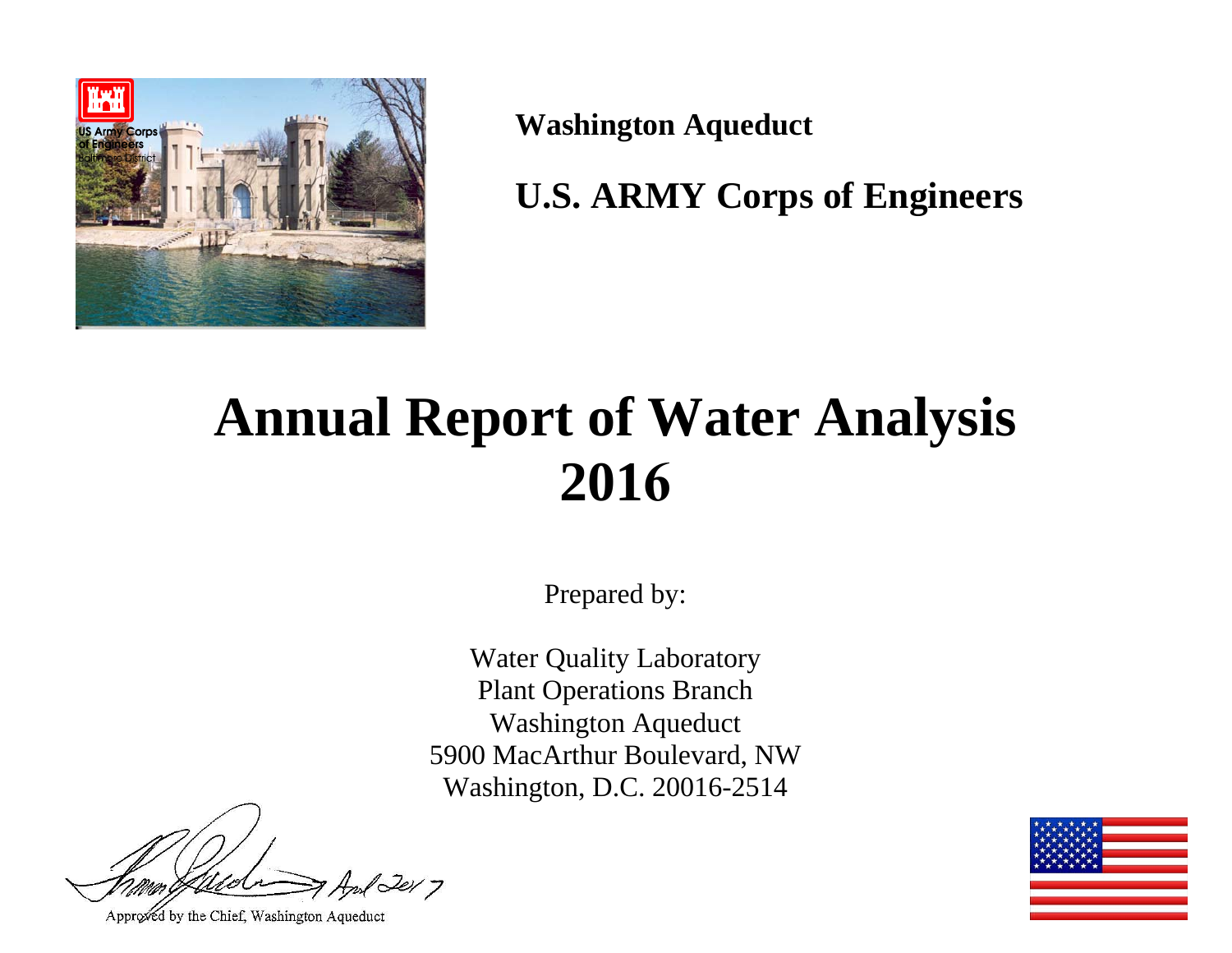

#### **Potomac River Raw Water Supply**

|            |                         |            |              |                  |                         | <b>Miscellaneous Physical Parameters</b> |                     |                |                      |                         |                          |                |               |                 | Inorganic lons |                   |                                                      |                    |                |                |                 |                                      | Microorganisms                               |                                |                                               |
|------------|-------------------------|------------|--------------|------------------|-------------------------|------------------------------------------|---------------------|----------------|----------------------|-------------------------|--------------------------|----------------|---------------|-----------------|----------------|-------------------|------------------------------------------------------|--------------------|----------------|----------------|-----------------|--------------------------------------|----------------------------------------------|--------------------------------|-----------------------------------------------|
|            | $\frac{\pi}{2}$         | ALKALINITY | CONDUCTIVITY | DISSOLVED SOLIDS | SUSPENDED SOLIDS        | <b>TOTAL SOLIDS</b>                      | <b>TEMPERATURE</b>  | TOTAL HARDNESS | TOTAL ORGANIC CARBON | TURBIDITY               | TOTAL AMMONIA - N        | <b>BROMIDE</b> | CHLORIDE      | <b>FLUORIDE</b> | NITRATE-N      | NITRITE - N       | ORTHOPHOSPHATE-PO4                                   | <b>PERCHLORATE</b> | <b>SULFATE</b> | TOTAL COLIFORM | F COLL          | <b>GIARDIA</b><br>Great Falls Intake | <b>CRYPTOSPORIDIUM</b><br>Great Falls Intake | GIARDIA<br>Little Falls Intake | <b>CRYPTOSPORIDIUM</b><br>Little Falls Intake |
|            |                         | ppm        | uS/cm        | ppm              | ppm                     | ppm                                      | $^\circ \mathsf{F}$ | ppm            | ppm                  | <b>NTU</b>              | ppm                      | ppm            | ppm           | ppm             | ppm            | ppm               | ppm                                                  | ppb                | ppm            | MPN/100mL      | MPN/100mL       | cysts/L                              | Oocysts/L                                    | cysts/L                        | Oocysts/L                                     |
| Jan        | 7.6                     | 67         | 266          | 138              | $\overline{7}$          | 145                                      | 47                  | 101            | 2.8                  | 19                      | <b>ND</b>                | ND             | 25            | <b>ND</b>       | 1.9            | <b>ND</b>         | <b>ND</b>                                            | 0.4                | 23             | 4322           | 91              | <b>ND</b>                            | ND                                           | <b>ND</b>                      | <b>ND</b>                                     |
| Feb        | 7.7                     | 63         | 373          | 137              | 8                       | 145                                      | 47                  | 103            | 2.0                  | 44                      | 0.06                     | 0.05           | 58            | <b>ND</b>       | $2.0\,$        | <b>ND</b>         | <b>ND</b>                                            | 0.4                | 22             | 140            | 4               | <b>ND</b>                            | ND                                           | <b>ND</b>                      | <b>ND</b>                                     |
| Mar        | 7.7                     | 75         | 316          | 180              | $\overline{\mathbf{4}}$ | 184                                      | 55                  | 114            | 1.8                  | 10                      | <b>ND</b>                | ND             | 34            | <b>ND</b>       | 1.9            | <b>ND</b>         | <b>ND</b>                                            | 0.3                | 23             | 78             | $\pmb{9}$       | <b>ND</b>                            | <b>ND</b>                                    | <b>ND</b>                      | ND                                            |
| Apr        | 7.8                     | 87         | 355          | 200              | $12\,$                  | 212                                      | 62                  | 132            | 2.3                  | 9                       | <b>ND</b>                | ND             | 35            | 0.11            | 1.5            | <b>ND</b>         | <b>ND</b>                                            | 0.3                | 29             | 95             | 6               | 0.50                                 | <b>ND</b>                                    | 0.60                           | $\bf 0.30$                                    |
| May        | 7.6                     | 67         | 275          | 114              | $\sf ND$                | 114                                      | 64                  | 101            | 3.0                  | 14                      | 0.06                     | ND             | 26            | <b>ND</b>       | $1.2$          | <b>ND</b>         | <b>ND</b>                                            | 0.2                | 21             | 802            | $17\,$          | 0.30                                 | <b>ND</b>                                    | 0.10                           | $\bf 0.20$                                    |
| Jun        | 7.7                     | 76         | 289          | 144              | 12                      | 156                                      | 77                  | 114            | 3.1                  | 12                      | <b>ND</b>                | ND             | 23            | <b>ND</b>       | $1.1$          | <b>ND</b>         | <b>ND</b>                                            | <b>ND</b>          | 27             | 1458           | $17\,$          | 0.10                                 | <b>ND</b>                                    | 0.40                           | ${\sf ND}$                                    |
| Jul        | 7.9                     | 93         | 353          | 214              | 3 <sub>1</sub>          | 217                                      | 83                  | 141            | 2.7                  | 6                       | <b>ND</b>                | 0.05           | 31            | 0.12            | 0.9            | <b>ND</b>         | <b>ND</b>                                            | 0.3                | $34\,$         | 1195           | $5\phantom{.0}$ | <b>ND</b>                            | <b>ND</b>                                    | 0.10                           | <b>ND</b>                                     |
| Aug        | 8.0                     | 87         | 255          | 229              | $\mathbf{2}$            | 231                                      | 82                  | 129            | 3.1                  | 10                      | 0.05                     | 0.05           | 32            | 0.12            | 0.8            | <b>ND</b>         | <b>ND</b>                                            | 0.4                | 36             | 1450           | ${\bf 10}$      | 0.10                                 | <b>ND</b>                                    | 0.10                           | <b>ND</b>                                     |
| Sep        | 8.1                     | 88         | 384          | 246              | $\mathbf{3}$            | 249                                      | 78                  | 139            | 2.5                  | 8                       | <b>ND</b>                | 0.06           | 35            | 0.14            | 0.3            | <b>ND</b>         | <b>ND</b>                                            | 0.5                | 48             | 896            | 16              | <b>ND</b>                            | ND                                           | <b>ND</b>                      | ND                                            |
| Oct        | 8.1                     | 101        | 396          | 253              | $\overline{7}$          | 260                                      | 65                  | 150            | 3.3                  | 8                       | 0.05                     | 0.05           | 33            | 0.15            | $1.0$          | <b>ND</b>         | <b>ND</b>                                            | 1.8                | 47             | 187            | $5\phantom{.0}$ | <b>ND</b>                            | <b>ND</b>                                    | <b>ND</b>                      | ND                                            |
| <b>Nov</b> | 8.1                     | 125        | 468          | 254              | $\mathbf{2}$            | 256                                      | 55                  | 180            | 2.6                  | $\overline{\mathbf{4}}$ | 0.06                     | 0.05           | 39            | 0.16            | 0.8            | <b>ND</b>         | <b>ND</b>                                            | 0.3                | 51             | 50             | $\mathbf{3}$    | <b>ND</b>                            | <b>ND</b>                                    | <b>ND</b>                      | ND                                            |
| Dec        | 8.0                     | 112        | 427          | 243              | <b>ND</b>               | 243                                      | 46                  | 156            | 2.8                  | 6                       | <b>ND</b>                | 0.06           | 41            | 0.14            | $1.2$          | <b>ND</b>         | <b>ND</b>                                            | 0.3                | 45             | 3130           | 76              | 0.18                                 | ND                                           | 0.84                           | ND                                            |
|            |                         |            |              |                  |                         |                                          |                     |                |                      |                         |                          |                |               |                 |                |                   |                                                      |                    |                |                |                 |                                      |                                              |                                |                                               |
|            |                         |            |              |                  |                         |                                          |                     |                |                      |                         |                          |                | <b>Metals</b> |                 |                |                   |                                                      |                    |                |                |                 |                                      |                                              |                                |                                               |
|            | <b>ALUMINUM</b>         | ANTIMONY   | ARSENIC      | <b>BARIUM</b>    | <b>BERYLLIUM</b>        | CADMIUM                                  | CALCIUM             | CHROMIUM       | COBALT               | COPPER                  | <b>IRON</b>              | <b>TEAD</b>    | LITHIUM       | MAGNESIUM       | MANGANESE      | <b>MOLYBDENUM</b> | <b>NICKEL</b>                                        | <b>SELENIUM</b>    | <b>SILVER</b>  | MUNOS          | STRONTIUM       | THALLIUM                             | THORIUM                                      | URANIUM                        | ZINC                                          |
|            | ppb                     | ppb        | ppb          | ppb              | ppb                     | ppb                                      | ppm                 | ppb            | ppb                  | ppb                     | ppb                      | ppb            | ppb           | ppm             | ppb            | ppb               | ppb                                                  | ppb                | ppb            | ppm            | ppb             | ppb                                  | ppb                                          | ppb                            | ppb                                           |
| Jan        | 177                     | <b>ND</b>  | 0.3          | 32               | <b>ND</b>               | <b>ND</b>                                | 31                  | <b>ND</b>      | <b>ND</b>            | $1.2$                   | 162                      | <b>ND</b>      | $1.5$         | 6               | 33             | 0.4               | $1.2$                                                | <b>ND</b>          | <b>ND</b>      | 15             | 124             | <b>ND</b>                            | <b>ND</b>                                    | <b>ND</b>                      | $3.2\,$                                       |
| Feb        | 556                     | <b>ND</b>  | <b>ND</b>    | 37               | <b>ND</b>               | <b>ND</b>                                | 31                  | <b>ND</b>      | 0.2                  | 1.6                     | 247                      | 0.3            | 1.6           | 6               | 52             | 0.7               | $1.3$                                                | <b>ND</b>          | <b>ND</b>      | 21             | 129             | <b>ND</b>                            | <b>ND</b>                                    | <b>ND</b>                      | $3.5\,$                                       |
| Mar        | 296                     | <b>ND</b>  | 0.3          | 32               | <b>ND</b>               | <b>ND</b>                                | 36                  | <b>ND</b>      | 0.3                  | $1.2$                   | 355                      | 0.4            | 1.4           | 6               | 37             | 0.4               | 1.1                                                  | <b>ND</b>          | <b>ND</b>      | 17             | 99              | <b>ND</b>                            | <b>ND</b>                                    | <b>ND</b>                      | $3.0\,$                                       |
| Apr        | 269                     | <b>ND</b>  | 0.5          | 39               | <b>ND</b>               | <b>ND</b>                                | 39                  | <b>ND</b>      | 0.2                  | 1.4                     | 181                      | 0.2            | 1.8           | 8               | 85             | 0.5               | $1.2$                                                | <b>ND</b>          | <b>ND</b>      | 19             | 157             | <b>ND</b>                            | <b>ND</b>                                    | 0.2                            | $6.1\,$                                       |
| May        | 827                     | <b>ND</b>  | <b>ND</b>    | 38               | <b>ND</b>               | <b>ND</b>                                | 30                  | <b>ND</b>      | 0.7                  | 2.5                     | 121                      | $1.2\,$        | 1.9           | $\overline{7}$  | 79             | 0.3               | 2.5                                                  | <b>ND</b>          | <b>ND</b>      | 15             | 87              | <b>ND</b>                            | <b>ND</b>                                    | <b>ND</b>                      | $\bf 6.3$                                     |
| Jun        | 157                     | <b>ND</b>  | <b>ND</b>    | 38               | <b>ND</b>               | <b>ND</b>                                | 35                  | <b>ND</b>      | <b>ND</b>            | 3.7                     | 170                      | 0.2            | 2.0           | 6               | 73             | 0.7               | 0.9                                                  | <b>ND</b>          | <b>ND</b>      | 15             | 137             | <b>ND</b>                            | <b>ND</b>                                    | <b>ND</b>                      | $3.8\,$                                       |
| Jul        | 196                     | ND         | ND           | 40               | <b>ND</b>               | <b>ND</b>                                | 42                  | ND             | 0.2                  | 3.1                     | 182                      | 0.2            | 1.8           | 9               | 82             | 0.8               | 1.3                                                  | <b>ND</b>          | <b>ND</b>      | 17             | 167             | <b>ND</b>                            | ND                                           | 0.2                            | 5.6                                           |
| Aug        | 331                     | ND         | 0.2          | 42               | <b>ND</b>               | <b>ND</b>                                | 37                  | <b>ND</b>      | 0.3                  | 3.1                     | 388                      | 0.5            | 1.7           | 9               | 76             | 1.1               | 1.5                                                  | ND                 | <b>ND</b>      | 20             | 127             | <b>ND</b>                            | 0.7                                          | <b>ND</b>                      | 4.3                                           |
| Sep        | 206                     | ND         | 0.6          | 38               | ND                      | <b>ND</b>                                | 35                  | <b>ND</b>      | 0.3                  | 2.5                     | 111                      | ND             | 2.8           | 13              | 37             | 1.2               | 1.1                                                  | ND                 | ND             | 23             | 199             | ND.                                  | ND                                           | 0.3                            | 2.7                                           |
| Oct        | 320                     | ND.        | 0.3          | 50               | ND                      | <b>ND</b>                                | 44                  | <b>ND</b>      | <b>ND</b>            | 3.2                     | 177                      | 0.3            | 3.1           | 10              | 57             | 1.2               | 1.6                                                  | ND                 | ND             | 19             | 216             | ND.                                  | ND                                           | 0.3                            | 3.8                                           |
| Nov        | 225                     | ND         | 0.7          | 43               | ND                      | <b>ND</b>                                | 51                  | ND             | <b>ND</b>            | 2.0                     | 81                       | ND             | 2.8           | 13              | 33             | 1.0               | $1.2$                                                | ND                 | ND             | 25             | 247             | ND                                   | ND                                           | 0.3                            | 3.1                                           |
| Dec        | 138                     | <b>ND</b>  | <b>ND</b>    | 40               | ND                      | <b>ND</b>                                | 46                  | <b>ND</b>      | <b>ND</b>            | 2.5                     | 183                      | 0.3            | 2.7           | 10              | 18             | 0.8               | 1.4                                                  | ND                 | ND             | 25             | 205             | <b>ND</b>                            | <b>ND</b>                                    | 0.3                            | 4.1                                           |
|            | ppm = Parts Per Million |            |              |                  | ppb = Parts Per Billion |                                          |                     |                |                      |                         | <b>ND = Not Detected</b> |                |               |                 |                |                   | MPN/100mL = Most Probable Number per 100 milliLiters |                    |                |                |                 |                                      | "---" = No Analysis Required                 |                                |                                               |

**org/mL = Organisms per milliLiter CFU/mL = Colony Forming Units per milliLiter NTU = Nephelometric Turbidity Units μS/cm = microSiemens per centimeter**

Page 1 of 7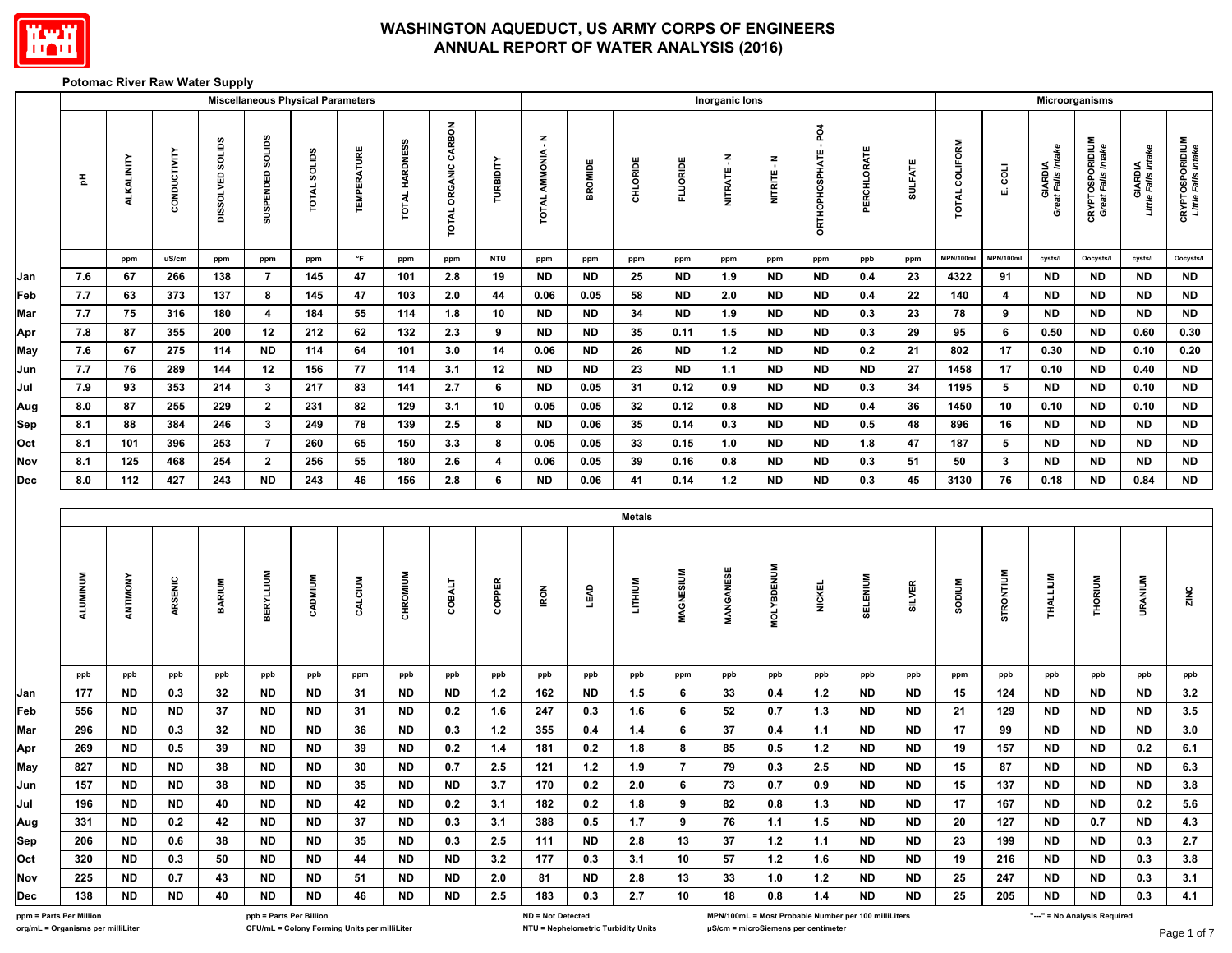

|                                                                                                        |                           |            |          |                  | Inorganic lons |                     |                                   |                                                      |                |          |            |            |               |                  |                         |          |           |                 |                                |             |             |            | <b>Metals</b> |            |                          |                   |               |                 |                  |                                    |            |                |           |           |                 |                  |
|--------------------------------------------------------------------------------------------------------|---------------------------|------------|----------|------------------|----------------|---------------------|-----------------------------------|------------------------------------------------------|----------------|----------|------------|------------|---------------|------------------|-------------------------|----------|-----------|-----------------|--------------------------------|-------------|-------------|------------|---------------|------------|--------------------------|-------------------|---------------|-----------------|------------------|------------------------------------|------------|----------------|-----------|-----------|-----------------|------------------|
|                                                                                                        | Ŧ<br><b>TOTAL AMMONIA</b> | BROMIDE    | CHLORID  | <b>FLUORIDE</b>  | z<br>NITRATE-  | z<br><b>NITRITE</b> | PO <sub>4</sub><br>ORTHOPHOSPHATE | PERCHLORAT                                           | <b>SULFATE</b> | ALUMINUM | ANTIMONY   | ARSENIC    | <b>BARIUM</b> | <b>BERYLLIUM</b> | CADMIUM                 | CALCIUM  | CHROMIUM  | COBALT          | COPPER                         | <b>IRON</b> | <b>LEAD</b> | LITHIUM    | MAGNESIUM     | MANGANES   | <b>MERCURY</b>           | <b>MOLYBDENUM</b> | <b>NICKEL</b> | <b>SELENIUM</b> | <b>SILVER</b>    | <b>MUNQOS</b>                      | STRONTIUM  | THALLIUM       | THORIUM   | URANIUM   | <b>VANADIUM</b> | ZINC             |
| <b>EPA MCL*</b>                                                                                        |                           |            |          | $\boldsymbol{4}$ | 10             | $\mathbf{1}$        |                                   |                                                      |                |          | 6          | 10         | 2000          | $\overline{a}$   | 5                       |          | 100       |                 |                                |             |             |            |               |            | $\overline{2}$           |                   |               | 50              |                  |                                    |            | $\overline{2}$ |           | 30        |                 |                  |
| <b>Units</b>                                                                                           | ppm                       | ppm        | ppm      | ppm              | ppm            | ppm                 | ppm                               | ppb                                                  | ppm            | ppb      | ppb        | ppb        | ppb           | ppb              | ppb                     | ppm      | ppb       | ppb             | ppb                            | ppb         | ppb         | ppb        | ppm           | ppb        | ppb                      | ppb               | ppb           | ppb             | ppb              | ppm                                | ppb        | ppb            | ppb       | ppb       | ppb             | ppb              |
|                                                                                                        |                           |            |          |                  |                |                     |                                   | Dalecarlia Water Treatment Plant Finished Water      |                |          |            |            |               |                  |                         |          |           |                 |                                |             |             |            |               |            |                          |                   |               |                 |                  |                                    |            |                |           |           |                 |                  |
| IJan                                                                                                   | 0.7                       | ND         | 30       | 0.6              | 2.0            | ND                  | 2.4                               | 0.4                                                  | 37             | 15       | 0.3        | 0.2        | 27            | <b>ND</b>        | <b>ND</b>               | 31       | <b>ND</b> | ND              | 0.7                            | ND          | ND          | 1.1        | 7             | 0.8        | <b>ND</b>                | 0.7               | 0.7           | ND              | ND               | 21                                 | 125        | ND             | ND        | ND        | <b>ND</b>       | <b>ND</b>        |
| Feb                                                                                                    | 0.7                       | ND.        | 40       | 0.6              | 2.1            | ND                  | 2.5                               | 0.3                                                  | 36             | 14       | <b>ND</b>  | <b>ND</b>  | 32            | ND.              | ND.                     | 33       | ND.       | <b>ND</b>       | 1.0                            | ND          | ND          | 1.2        | 6             | 0.9        | ND.                      | 0.6               | 0.8           | ND.             | <b>ND</b>        | 26                                 | 149        | ND             | ND.       | ND.       | ND.             | 0.9              |
| Mar                                                                                                    | 0.3                       | ND.        | 36       | 0.7              | 2.0            | ND.                 | 2.5                               | 0.4                                                  | 34             | 17       | 0.4        | ND         | 30            | ND.              | ND                      | 38       | <b>ND</b> | ND              | 0.6                            | ND          | ND          | 1.1        | 6             | 0.6        | ND.                      | 1.0               | 0.9           | ND              | <b>ND</b>        | 21                                 | 103        | ND             | <b>ND</b> | <b>ND</b> | <b>ND</b>       | 0.6              |
| Apr                                                                                                    | ND.                       | ND.        | 39       | 0.7              | 1.5            | ND                  | 2.5                               | 0.3                                                  | 38             | 29       | <b>ND</b>  | <b>ND</b>  | 33            | ND.              | ND.                     | 40       | <b>ND</b> | <b>ND</b>       | 1.2                            | ND          | ND          | 1.6        | 8             | 0.6        | ND.                      | 1.0               | 0.8           | ND.             | <b>ND</b>        | 24                                 | 157        | ND             | <b>ND</b> | <b>ND</b> | <b>ND</b>       | 0.6              |
| May                                                                                                    | 0.8                       | ND         | 32       | 0.7<br>0.7       | 1.4            | ND                  | 2.5                               | 0.3                                                  | 36             | 29       | 0.4<br>ND. | 0.2        | 37            | ND<br>ND.        | ND<br>ND.               | 36       | ND<br>ND. | ND<br>ND.       | 1.1                            | ND          | ND<br>ND.   | 2.0        | 6<br>6        | 0.9        | ND                       | 1.3               | 0.9           | ND.             | ND               | 20                                 | 163        | ND             | ND        | ND        | ND              | 0.8<br><b>ND</b> |
| Jun<br>Jul                                                                                             | 0.8<br>0.8                | ND.<br>ND. | 28<br>34 | 0.7              | 1.1<br>0.9     | ND<br><b>ND</b>     | 2.4<br>2.5                        | ND<br>0.4                                            | 39<br>47       | 40<br>35 | 0.3        | 0.2<br>0.3 | 34<br>40      | <b>ND</b>        | <b>ND</b>               | 38<br>44 | <b>ND</b> | <b>ND</b>       | 0.8<br>0.9                     | ND<br>ND    | <b>ND</b>   | 1.9<br>1.8 | 9             | 0.5<br>0.9 | ND.<br>ND .              | ND<br>1.0         | 0.9<br>0.7    | ND<br>ND.       | <b>ND</b><br>ND. | 22<br>23                           | 142<br>183 | ND<br>ND.      | ND<br>ND. | ND<br>ND. | ND<br>ND.       | <b>ND</b>        |
| Aug                                                                                                    | 0.7                       | ND         | 38       | 0.8              | 0.8            | ND.                 | 2.4                               | 0.3                                                  | 50             | 28       | <b>ND</b>  | 0.3        | 37            | ND.              | ND.                     | 40       | ND        | ND              | 1.0                            | ND          | ND          | 2.5        | 9             | 0.9        | ND.                      | 0.8               | 0.9           | ND              | <b>ND</b>        | 23                                 | 134        | ND             | 0.6       | ND.       | <b>ND</b>       | <b>ND</b>        |
| <b>Sep</b>                                                                                             | 0.8                       | ND.        | 40       | 0.8              | 0.3            | ND.                 | 2.4                               | 0.6                                                  | 60             | 78       | ND.        | 0.4        | 35            | ND.              | ND.                     | 36       | ND.       | ND.             | 1.2                            | ND          | ND          | 2.1        | 13            | 1.5        | <b>ND</b>                | 1.1               | 0.9           | ND              | ND               | 27                                 | 202        | ND             | ND.       | ND.       | ND.             | <b>ND</b>        |
| Oct                                                                                                    | 0.7                       | ND.        | 37       | 0.7              | 1.0            | ND.                 | 2.3                               | 1.4                                                  | 60             | 42       | <b>ND</b>  | 0.3        | 48            | <b>ND</b>        | <b>ND</b>               | 47       | ND        | ND              | 1.2                            | ND          | ND          | 2.5        | 10            | 1.2        | ND.                      | 1.1               | 1.2           | <b>ND</b>       | <b>ND</b>        | 24                                 | 229        | ND.            | ND        | ND        | <b>ND</b>       | 0.6              |
| Nov                                                                                                    | 0.7                       | ND         | 44       | 0.7              | 0.7            | ND                  | 2.3                               | 0.3                                                  | 65             | 43       | <b>ND</b>  | 0.3        | 41            | <b>ND</b>        | ND                      | 53       | ND        | ND              | $1.2$                          | ND          | ND          | 2.5        | 12            | 0.9        | ND                       | 1.0               | 1.0           | ND              | ND               | 29                                 | 251        | ND             | ND        | ND        | ND              | 0.8              |
|                                                                                                        | 0.7                       | <b>ND</b>  | 44       | 0.7              | 1.2            | ND                  | 2.3                               | 0.3                                                  | 60             | 27       | <b>ND</b>  | <b>ND</b>  | 36            | <b>ND</b>        | <b>ND</b>               | 48       | <b>ND</b> | <b>ND</b>       | 1.0                            | <b>ND</b>   | <b>ND</b>   | 2.7        | 11            | 0.6        | ND                       | 0.8               | 1.0           | <b>ND</b>       | <b>ND</b>        | 31                                 | 216        | ND             | ND        | ND        | ND              | 0.9              |
|                                                                                                        |                           |            |          |                  |                |                     |                                   | <b>McMillan Water Treatment Plant Finished Water</b> |                |          |            |            |               |                  |                         |          |           |                 |                                |             |             |            |               |            |                          |                   |               |                 |                  |                                    |            |                |           |           |                 |                  |
| Jan                                                                                                    | 0.8                       | ND         | 28       | 0.6              | 1.9            | ND.                 | 2.5                               | 0.4                                                  | 40             | 15       | ND.        | ND.        | 29            | ND.              | ND.                     | 28       | ND.       | ND.             | 6.0                            | ND.         | ND.         | 1.1        | 6             | ND.        | <b>ND</b>                | 0.4               | 0.9           | ND.             | ND               | 20                                 | 127        | ND.            | ND.       | ND.       | ND              | <b>ND</b>        |
| Feb                                                                                                    | 0.8                       | ND.        | 45       | 0.6              | 1.9            | ND                  | 2.6                               | 0.4                                                  | 37             | 18       | ND.        | ND.        | 32            | ND.              | ND.                     | 27       | ND.       | ND.             | 3.7                            | ND          | ND.         | 1.2        | 6             | 0.3        | ND .                     | 0.4               | 0.8           | ND.             | ND               | 31                                 | 145        | ND.            | ND.       | ND.       | <b>ND</b>       | 0.8              |
| Mar                                                                                                    | 0.4                       | ND         | 37       | 0.7              | 1.8            | ND.                 | 2.6                               | 0.3                                                  | 35             | 15       | ND         | <b>ND</b>  | 29            | ND               | ND                      | 26       | ND        | ND              | 3.5                            | ND          | ND          | 1.2        | 5             | 0.2        | ND                       | 0.7               | 0.7           | ND.             | <b>ND</b>        | 25                                 | 98         | ND             | ND        | ND        | ND              | <b>ND</b>        |
| Apr                                                                                                    | ND.                       | ND.        | 40       | 0.7              | 1.4            | ND.                 | 2.5                               | 0.5                                                  | 39             | 33       | 0.3        | ND         | 31            | ND               | ND                      | 36       | ND        | ND              | 3.9                            | ND          | ND          | 1.4        | 8             | ND         | ND                       | 1.2               | 0.9           | ND              | ND               | 24                                 | 149        | ND             | ND        | ND        | ND              | <b>ND</b>        |
| May                                                                                                    | 0.8                       | ND.        | 33       | 0.6              | 1.3            | ND.                 | 2.5                               | 0.6                                                  | 38             | 28       | <b>ND</b>  | <b>ND</b>  | 39            | <b>ND</b>        | <b>ND</b>               | 28       | <b>ND</b> | <b>ND</b>       | 6.9                            | ND          | ND          | 2.0        | 7             | 0.3        | ND.                      | ND.               | 1.0           | ND.             | <b>ND</b>        | 22                                 | 176        | ND             | ND.       | ND.       | <b>ND</b>       | <b>ND</b>        |
| Jun                                                                                                    | 0.8                       | ND         | 29       | 0.7              | 1.1            | ND                  | 2.5                               | <b>ND</b>                                            | 38             | 75       | <b>ND</b>  | <b>ND</b>  | 34            | <b>ND</b>        | <b>ND</b>               | 30       | <b>ND</b> | <b>ND</b>       | 8.1                            | <b>ND</b>   | <b>ND</b>   | 2.1        | 5             | 43         | <b>ND</b>                | <b>ND</b>         | 1.1           | <b>ND</b>       | <b>ND</b>        | 20                                 | 134        | ND             | ND        | ND        | ND              | 2.4              |
| Jul                                                                                                    | 0.7                       | <b>ND</b>  | 34       | 0.7              | 0.9            | ND                  | 2.4                               | 0.4                                                  | 49             | 45       | <b>ND</b>  | ND         | 38            | <b>ND</b>        | ND                      | 37       | ND        | ND              | 7.2                            | ND          | ND          | 1.5        | 8             | 1.7        | ND                       | 0.7               | 0.6           | ND              | ND               | 23                                 | 173        | ND             | ND        | ND        | ND              | ND               |
| Aug                                                                                                    | 0.7                       | ND.        | 37       | 0.8              | 0.8            | ND.                 | 2.4                               | 0.3                                                  | 51             | 57       | ND.        | 0.3        | 42            | ND.              | ND                      | 36       | ND.       | ND.             | 7.5                            | ND.         | ND.         | 2.3        | 10            | 0.6        | ND .                     | 0.9               | 0.7           | ND.             | ND.              | 22                                 | 208        | ND .           | ND .      | ND.       | <b>ND</b>       | <b>ND</b>        |
| <b>Sep</b>                                                                                             | 0.8                       | ND.        | 40       | 0.8              | 0.3            | ND                  | 2.4                               | 1.1                                                  | 60             | 60       | <b>ND</b>  | 0.3        | 38            | ND               | ND                      | 31       | ND        | ND              | 8.1                            | ND          | ND          | 1.9        | 12            | 1.1        | <b>ND</b>                | 1.1               | 0.7           | ND              | ND               | 27                                 | 208        | <b>ND</b>      | ND        | ND        | ND              | 0.5              |
| Oct                                                                                                    | 0.8                       | ND         | 38       | 0.7              | 0.9            | ND                  | 2.4                               | 0.8                                                  | 60             | 33       | ND         | 0.3        | 42            | ND               | ND                      | 36       | ND        | ND              | 9.9                            | ND          | ND          | 2.7        | 11            | 0.2        | ND                       | 1.0               | 1.1           | ND              | ND.              | 27                                 | 217        | ND             | ND        | ND        | <b>ND</b>       | ND               |
| Nov                                                                                                    | 0.7                       | ND         | 43       | 0.7              | 0.7            | ND                  | 2.4                               | 0.3                                                  | 64             | 54       | ND         | 0.2        | 41            | ND               | ND<br><b>ND</b>         | 43       | ND        | ND<br><b>ND</b> | 11                             | ND          | ND          | 2.4        | 12            | ND.        | <b>ND</b>                | 0.9               | 1.0           | ND              | ND               | 28                                 | 241        | ND.            | ND        | ND        | ND              | <b>ND</b>        |
| Dec<br>*EPA MCL = Environmental Protection Agency's Maximum Contaminant Level for regulated parameters | 0.8                       | ND         | 40       | 0.7              | 1.1            | ND                  | 2.4                               | 0.3                                                  | 61             | 31       | <b>ND</b>  | <b>ND</b>  | 38            | <b>ND</b>        | ppm = Parts Per Million | 44       | <b>ND</b> |                 | 5.5<br>ppb = Parts Per Billion | ND          | <b>ND</b>   | 2.8        | 11            | ND         | ND.<br>ND = Not Detected | 0.8               | 1.1           | <b>ND</b>       | <b>ND</b>        | 25<br>"---" = No Analysis Required | 241        | ND             | ND        | ND        | <b>ND</b>       | $1.2$            |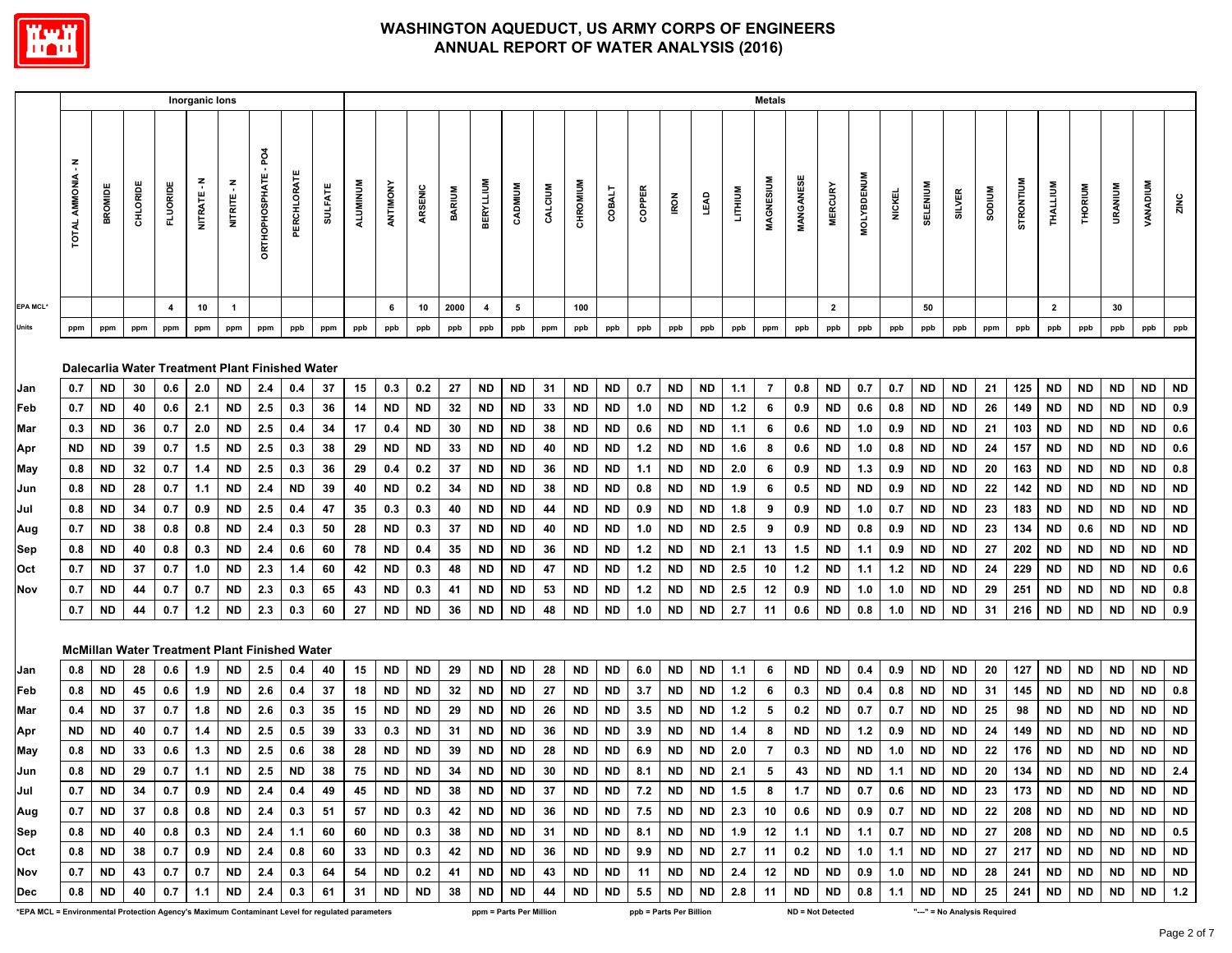

|                                                                                                 |            |                   | <b>Miscellaneous Physical Parameters</b>             |                   |            |                |                      |                        |                        |                                                                                 |                             | Microorganisms       |                                            |                           |                               |                                |                       | <b>Haloacetic Acids (HAAs)</b>                                                            |                                |                                  |            | <b>Trihalomethanes (THMs)</b> |                             |                  |                       |                         |                     |                           |                          |                  | <b>Volatile Organic Compounds (VOCs)</b> |                        |                        |                        |                        |                              |                        |                        |                        |                        |                        |
|-------------------------------------------------------------------------------------------------|------------|-------------------|------------------------------------------------------|-------------------|------------|----------------|----------------------|------------------------|------------------------|---------------------------------------------------------------------------------|-----------------------------|----------------------|--------------------------------------------|---------------------------|-------------------------------|--------------------------------|-----------------------|-------------------------------------------------------------------------------------------|--------------------------------|----------------------------------|------------|-------------------------------|-----------------------------|------------------|-----------------------|-------------------------|---------------------|---------------------------|--------------------------|------------------|------------------------------------------|------------------------|------------------------|------------------------|------------------------|------------------------------|------------------------|------------------------|------------------------|------------------------|------------------------|
|                                                                                                 |            | <b>ALKALINITY</b> | CONDUCTIVITY                                         | <b>TEMPERATUR</b> | CHLORINE   | TOTAL HARDNESS | TOTAL ORGANIC CARBON | TOTAL DISSOLVED SOLIDS | TOTAL SUSPENDED SOLIDS | TURBIDITY (Average)                                                             | TOTAL COLIFORM (% positive) | E. COLI (% positive) | <b>COUNT</b><br><b>HETEROTROPHIC PLATE</b> | <b>DIBROMOACETIC ACID</b> | ACID<br><b>DICHLOROACETIC</b> | ACID<br><b>MONOBROMOACETIC</b> | MONOCHLOROACETIC ACID | TRICHLOROACETIC ACID                                                                      | TOTAL HALOACETIC ACIDS         | ACID<br><b>BROMOCHLOROACETIC</b> | CHLOROFORM | <b>BROMODICHLOROMETHANE</b>   | <b>CHLORODIBROMOMETHANE</b> | <b>BROMOFORM</b> | TOTAL TRIHALOMETHANES | <b>BENZENE</b>          | <b>BROMOBENZENE</b> | <b>BROMOCHLOROMETHANE</b> | <b>BROMOMETHANE</b>      | tert-BUTYLBENZEN | sec-BUTYLBENZENE                         | n-BUTYLBENZENE         | CARBON TETRACHLORIDE   | <b>CHLOROBENZENE</b>   | CHLOROETHANE           | CHLOROMETHANE                | 2-CHLOROTOLUENE        | 4-CHLOROTOLUENE        | <b>DIBROMOMETHANE</b>  |                        | 1,4-DICHLOROBENZENE    |
| EPA MCL*                                                                                        |            |                   |                                                      |                   |            |                |                      |                        |                        |                                                                                 |                             |                      |                                            |                           |                               |                                |                       |                                                                                           |                                |                                  |            |                               |                             |                  |                       | 5                       |                     |                           |                          |                  |                                          |                        | 5                      | 100                    |                        |                              |                        |                        |                        |                        | 75                     |
| <b>Units</b>                                                                                    |            | ppm               | uS/cm                                                | $\mathsf{P}$      | ppm        | ppm            | ppm                  | ppm                    | ppm                    | <b>NTU</b>                                                                      | $% +$                       | $% +$                | CFU/mL                                     | ppb                       | ppb                           | ppb                            | ppb                   | ppb                                                                                       | ppb                            | ppb                              | ppb        | ppb                           | ppb                         | ppb              | ppb                   | ppb                     | ppb                 | ppb                       | ppb                      | ppb              | ppb                                      | ppb                    | ppb                    | ppb                    | ppb                    | ppb                          | ppb                    | ppb                    | ppb                    | ppb                    | ppb                    |
|                                                                                                 |            |                   |                                                      |                   |            |                |                      |                        |                        | Dalecarlia Water Treatment Plant Finished Water                                 |                             |                      |                                            |                           |                               |                                |                       |                                                                                           |                                |                                  |            |                               |                             |                  |                       |                         |                     | <b>ND</b>                 |                          | <b>ND</b>        | <b>ND</b>                                | <b>ND</b>              |                        | <b>ND</b>              |                        | <b>ND</b>                    |                        | <b>ND</b>              |                        |                        |                        |
| Jan                                                                                             | 7.7        | 65                | 311                                                  | 43                | 3.9        | 104            | 1.5                  | 143 ND                 |                        | 0.04                                                                            | 0.0                         | 0.0                  | $<$ 1                                      | ---                       | $\overline{\phantom{a}}$      | ---                            |                       | ---                                                                                       | $\overline{\phantom{a}}$<br>15 | ---                              | 9.6        | 4.9                           | 1.1                         | <b>ND</b>        | 16                    | <b>ND</b>               | <b>ND</b>           |                           | <b>ND</b>                |                  |                                          |                        | <b>ND</b>              |                        | <b>ND</b>              |                              | <b>ND</b>              |                        | <b>ND</b>              | <b>ND</b><br><b>ND</b> | <b>ND</b><br><b>ND</b> |
| Feb                                                                                             | 7.7<br>7.7 | 63<br>73          | 350<br>347                                           | 42<br>54          | 3.8<br>3.2 | 108<br>121     | 1.3<br>$1.2$         | 157<br>190             | <b>ND</b><br><b>ND</b> | 0.03<br>0.03                                                                    | 0.0<br>0.0                  | 0.0<br>0.0           | $<$ 1<br><1                                | <b>ND</b>                 | 7.7                           | ND                             | 1.1                   | 6.3                                                                                       |                                | 1.8                              | 8.1<br>7.0 | 4.1                           | 0.8<br>2.1                  | <b>ND</b><br>ND  | 13<br>14              | <b>ND</b><br><b>ND</b>  | <b>ND</b><br>ND     | <b>ND</b><br><b>ND</b>    |                          | <b>ND</b><br>ND  | <b>ND</b><br>ND                          | <b>ND</b><br><b>ND</b> | <b>ND</b><br><b>ND</b> | <b>ND</b><br><b>ND</b> | <b>ND</b><br><b>ND</b> | <b>ND</b><br>ND              | <b>ND</b><br><b>ND</b> | <b>ND</b><br><b>ND</b> | <b>ND</b><br><b>ND</b> | ND                     | <b>ND</b>              |
| Mar                                                                                             | 7.7        | 83                | 381                                                  | 62                | 3.1        | 132            | 1.7                  | 224                    | <b>ND</b>              | 0.04                                                                            | 0.0                         | 0.0                  | <1                                         |                           |                               | ---                            |                       |                                                                                           |                                |                                  | 20.7       | 5.2<br>9.1                    | 2.0                         | <b>ND</b>        | 32                    | <b>ND</b>               | <b>ND</b>           | <b>ND</b>                 | <b>ND</b>                | <b>ND</b>        | <b>ND</b>                                | <b>ND</b>              | <b>ND</b>              | <b>ND</b>              | <b>ND</b>              | <b>ND</b>                    | <b>ND</b>              | <b>ND</b>              | <b>ND</b>              | <b>ND</b>              | ND                     |
| Apr<br>May                                                                                      | 7.7        | 68                | 331                                                  | 64                | 3.6        | 113            | 1.7                  | 146                    | <b>ND</b>              | 0.04                                                                            | 0.8                         | 0.0                  | $<$ 1                                      | ND                        | 11.7                          | <b>ND</b>                      | 1.6                   | 12.4                                                                                      | 26                             | 2.4                              | 21.4       | 7.4                           | 1.0                         | ND.              | 30                    | <b>ND</b>               | ND                  | <b>ND</b>                 |                          | <b>ND</b>        | ND                                       | <b>ND</b>              | <b>ND</b>              | <b>ND</b>              | <b>ND</b>              | <b>ND</b>                    | <b>ND</b>              | <b>ND</b>              | <b>ND</b>              | <b>ND</b>              | <b>ND</b>              |
| Jun                                                                                             | 7.7        | 74                | 334                                                  | 77                | 3.5        | 117            | 2.0                  | 177                    | $\mathbf{2}$           | 0.04                                                                            | 0.0                         | 0.0                  | $\overline{2}$                             |                           | ---                           |                                |                       |                                                                                           |                                |                                  |            | 52.4 13.3                     | 1.6                         | ND               | 67                    | <b>ND</b>               | ND                  | <b>ND</b>                 |                          | <b>ND</b>        | ND                                       | <b>ND</b>              | <b>ND</b>              | <b>ND</b>              | <b>ND</b>              | <b>ND</b>                    | <b>ND</b>              | <b>ND</b>              | <b>ND</b>              | <b>ND</b>              | <b>ND</b>              |
| Jul                                                                                             | 7.7        | 90                | 388                                                  | 84                | 3.6        | 148            | 2.0                  | 239                    | <b>ND</b>              | 0.04                                                                            | 0.0                         | 0.0                  | $\blacktriangleleft$                       |                           |                               |                                |                       |                                                                                           | ---                            | ---                              |            | 35.0 16.8                     | 4.7                         | <b>ND</b>        | 56                    | <b>ND</b>               | ND                  | <b>ND</b>                 | <b>ND</b>                | <b>ND</b>        | <b>ND</b>                                | <b>ND</b>              | ND                     | <b>ND</b>              | <b>ND</b>              | <b>ND</b>                    | <b>ND</b>              | <b>ND</b>              | <b>ND</b>              | ND ND                  |                        |
| Aug                                                                                             | 7.7        | 82                | 286                                                  | 83                | 3.6        | 137            | 2.1                  | 252                    | <b>ND</b>              | 0.04                                                                            | 0.8                         | 0.0                  | 4                                          | 1.2                       | 16.6                          | ND                             | 2.4                   | 16.1                                                                                      | 36                             | 5.9                              |            | 40.1 21.3                     | 6.3                         | <b>ND</b>        | 68                    | <b>ND</b>               | ND                  | <b>ND</b>                 |                          | <b>ND</b>        | <b>ND</b>                                | <b>ND</b>              | <b>ND</b>              | <b>ND</b>              | <b>ND</b>              | <b>ND</b>                    | <b>ND</b>              | <b>ND</b>              | <b>ND</b>              | <b>ND</b>              | ND                     |
| Sep                                                                                             | 7.7        | 83                | 418                                                  | 79                | 3.7        | 145            | 1.8                  | 270                    | <b>ND</b>              | 0.03                                                                            | 0.0                         | 0.0                  | $\overline{\mathbf{2}}$                    |                           | ---                           | ---                            | ---                   | $\overline{\phantom{a}}$                                                                  |                                |                                  |            | 25.7 19.2                     | 7.7                         | 0.6              | 53                    | <b>ND</b>               | ND                  | <b>ND</b>                 |                          | <b>ND</b>        | <b>ND</b>                                | <b>ND</b>              | ND.                    | <b>ND</b>              | <b>ND</b>              | <b>ND</b>                    | <b>ND</b>              | <b>ND</b>              | <b>ND</b>              | <b>ND</b>              | <b>ND</b>              |
| Oct                                                                                             | 7.7        | 95                | 437                                                  | 66                | 3.7        | 158            | 2.2                  | 271                    | <b>ND</b>              | 0.03                                                                            | 0.0                         | 0.0                  | $\mathbf{3}$                               | ---                       | ---                           | ---                            | ---                   | ---                                                                                       | ---                            | ---                              |            | 25.8 16.1                     | 3.9                         | <b>ND</b>        | 46                    | <b>ND</b>               | <b>ND</b>           | <b>ND</b>                 | <b>ND</b>                | <b>ND</b>        | <b>ND</b>                                | <b>ND</b>              | <b>ND</b>              | <b>ND</b>              | <b>ND</b>              | <b>ND</b>                    | <b>ND</b>              | <b>ND</b>              | <b>ND</b>              | <b>ND</b>              | ND                     |
| Nov                                                                                             | 7.7        | 116               | 500                                                  | 54                | 3.7        | 183            | 1.9                  | 271                    | ND                     | 0.04                                                                            | 0.0                         | 0.0                  | <1                                         | ND                        | 9.7                           | ND                             | 1.1                   | 11.0                                                                                      | 22                             | 4.4                              | 19.1       | 14.8                          | 4.3                         | <b>ND</b>        | 38                    | <b>ND</b>               | ND                  | <b>ND</b>                 |                          | <b>ND</b>        | ND                                       | <b>ND</b>              | <b>ND</b>              | <b>ND</b>              | ND                     | <b>ND</b>                    | ND.                    | <b>ND</b>              | <b>ND</b>              | <b>ND</b>              | <b>ND</b>              |
|                                                                                                 | 7.7        | 108               | 465                                                  | 44                | 3.8        | 163            | 1.9                  | 277                    | <b>ND</b>              | 0.04                                                                            | 0.0                         | 0.0                  | <1                                         | ---                       | ---                           | $\hspace{0.05cm} \cdots$       | ---                   | $\hspace{0.05cm} \cdots$                                                                  | $\hspace{0.05cm} \cdots$       | ---                              |            | $8.5$   11.3                  | 5.9                         | <b>ND</b>        | 26                    | <b>ND</b>               | ND                  | <b>ND</b>                 |                          | <b>ND</b>        | ND.                                      | <b>ND</b>              | ND.                    | <b>ND</b>              | <b>ND</b>              | <b>ND</b>                    | <b>ND</b>              | <b>ND</b>              | <b>ND</b>              | <b>ND</b>              | <b>ND</b>              |
|                                                                                                 |            |                   | <b>McMillan Water Treatment Plant Finished Water</b> |                   |            |                |                      |                        |                        |                                                                                 |                             |                      |                                            |                           |                               |                                |                       |                                                                                           |                                |                                  |            |                               |                             |                  |                       |                         |                     |                           |                          |                  |                                          |                        |                        |                        |                        |                              |                        |                        |                        |                        |                        |
| Jan                                                                                             | 7.7        | 56                | 299                                                  | 48                | 3.7        | 100            | 1.8                  |                        | 155 ND                 | 0.04                                                                            | 0.0                         | 0.0                  | 14                                         | ---                       |                               |                                |                       |                                                                                           |                                | ---                              | 8.5        | 6.3                           | 1.8                         | <b>ND</b>        | 17                    | <b>ND</b>               | <b>ND</b>           | <b>ND</b>                 | <b>ND</b>                | <b>ND</b>        | <b>ND</b>                                | <b>ND</b>              | <b>ND</b>              | <b>ND</b>              | <b>ND</b>              | <b>ND</b>                    | <b>ND</b>              | <b>ND</b>              | <b>ND</b>              | <b>ND</b>              | <b>ND</b>              |
| Feb                                                                                             | 7.7        | 61                | 353                                                  | 47                | 3.7        | 99             | 1.4                  | 103                    | <b>ND</b>              | 0.03                                                                            | 0.0                         | 0.0                  | $<$ 1                                      | <b>ND</b>                 | 7.5                           | <b>ND</b>                      | $1.2$                 | 5.4                                                                                       | 14                             | 2.7                              | 7.1        | 5.3                           | 1.6                         | <b>ND</b>        | 14                    | <b>ND</b>               | <b>ND</b>           | <b>ND</b>                 |                          | <b>ND</b>        | <b>ND</b>                                | <b>ND</b>              | <b>ND</b>              | <b>ND</b>              | <b>ND</b>              | <b>ND</b>                    | <b>ND</b>              | <b>ND</b>              | <b>ND</b>              | <b>ND</b>              | <b>ND</b>              |
| Mar                                                                                             | 7.7        | 57                | 324                                                  | 58                | 3.2        | 101            | 2.2                  | 175                    | <b>ND</b>              | 0.03                                                                            | 0.0                         | 0.0                  | 3                                          |                           |                               | ---                            |                       |                                                                                           |                                |                                  | 12.3       | 8.9                           | 3.2                         | ND.              | 24                    | <b>ND</b>               | ND                  | <b>ND</b>                 |                          | <b>ND</b>        | ND                                       | <b>ND</b>              | <b>ND</b>              | <b>ND</b>              | <b>ND</b>              | <b>ND</b>                    | <b>ND</b>              | <b>ND</b>              | <b>ND</b>              | <b>ND</b>              | <b>ND</b>              |
| Apr                                                                                             | 7.7        | 74                | 372                                                  | 66                | 3.1        | 125            | 1.6                  | 219                    | <b>ND</b>              | 0.04                                                                            | 0.0                         | 0.0                  | <1                                         |                           |                               |                                |                       |                                                                                           |                                |                                  | 11.5       | 7.6                           | 3.0                         | <b>ND</b>        | 22                    | <b>ND</b>               | ND                  | <b>ND</b>                 | <b>ND</b>                | <b>ND</b>        | <b>ND</b>                                | <b>ND</b>              | <b>ND</b>              | <b>ND</b>              | <b>ND</b>              | <b>ND</b>                    | <b>ND</b>              | <b>ND</b>              | <b>ND</b>              | <b>ND</b>              | <b>ND</b>              |
| May                                                                                             | 7.7        | 63                | 332                                                  | 65                | 3.6        | 109            | 2.1                  | 166 ND                 |                        | 0.04                                                                            | 0.0                         | 0.0                  | $\mathbf{2}$                               | <b>ND</b>                 | 13.0                          | ND                             | 1.8                   | 14.6                                                                                      | 29                             | 3.7                              |            | 27.3 11.8                     | 2.4                         | <b>ND</b>        | 42                    | <b>ND</b>               | ND                  | <b>ND</b>                 |                          | <b>ND</b>        | ND                                       | <b>ND</b>              | ND                     | <b>ND</b>              | ND                     | <b>ND</b>                    | <b>ND</b>              | <b>ND</b>              | <b>ND</b>              | <b>ND</b>              | <b>ND</b>              |
| Jun                                                                                             | 7.7        | 62                | 314                                                  | 76                | 3.7        | 106            | 2.1                  | 176                    | 4                      | 0.04                                                                            | 0.0                         | 0.0                  | 43                                         | ---                       | $\hspace{0.05cm} \ldots$      | ---                            | ---                   | $\hspace{0.05cm} \cdots$                                                                  | ---                            | $\sim$                           |            | 34.2 15.8 4.5                 |                             | <b>ND</b>        | 55                    | <b>ND</b>               | <b>ND</b>           | <b>ND</b>                 | $\sim$                   | <b>ND</b>        | <b>ND</b>                                | <b>ND</b>              | <b>ND</b>              | <b>ND</b>              | <b>ND</b>              | <b>ND</b>                    | <b>ND</b>              | <b>ND</b>              | <b>ND</b>              | <b>ND</b>              | ND                     |
| Jul                                                                                             |            |                   |                                                      |                   |            |                |                      |                        |                        | 7.7   77   375   81   3.7   135   1.9   221   ND   0.04   0.0   0.0   33        |                             |                      |                                            | $-1$                      |                               | $-1$                           |                       |                                                                                           |                                |                                  |            |                               |                             |                  |                       |                         |                     |                           |                          |                  |                                          |                        |                        |                        |                        |                              |                        |                        |                        |                        |                        |
| Aug                                                                                             |            |                   |                                                      |                   |            |                |                      |                        |                        |                                                                                 |                             |                      |                                            |                           |                               |                                |                       |                                                                                           |                                |                                  |            |                               |                             |                  |                       |                         |                     |                           |                          |                  |                                          |                        |                        |                        |                        |                              |                        |                        |                        |                        |                        |
| Sep                                                                                             |            |                   |                                                      |                   |            |                |                      |                        |                        | 7.7 74 407 79 3.7 133 1.7 248 ND 0.03 0.0 0.0 12 - -                            |                             |                      |                                            |                           |                               |                                |                       |                                                                                           |                                |                                  |            |                               |                             |                  |                       |                         |                     |                           |                          |                  |                                          |                        |                        |                        |                        |                              |                        |                        |                        |                        |                        |
| Oct                                                                                             |            |                   |                                                      |                   |            |                |                      |                        |                        |                                                                                 |                             |                      |                                            |                           |                               |                                |                       |                                                                                           |                                |                                  |            |                               |                             |                  |                       |                         |                     |                           |                          |                  |                                          |                        |                        |                        |                        |                              |                        |                        |                        |                        |                        |
| Nov<br>Dec                                                                                      |            |                   |                                                      |                   |            |                |                      |                        |                        | 7.7   105   448   50   3.7   160   1.8   256   ND   0.04   0.0   0.0   40   --- |                             |                      |                                            |                           |                               | $\frac{1}{2}$                  |                       | $\vert \hspace{.1cm} \ldots \hspace{.1cm} \vert \hspace{.1cm} \ldots \hspace{.1cm} \vert$ |                                |                                  |            |                               |                             |                  |                       |                         |                     |                           |                          |                  |                                          |                        |                        |                        |                        |                              |                        |                        |                        |                        |                        |
| *EPA MCL = Environmental Protection Agency's Maximum Contaminant Level for regulated parameters |            |                   |                                                      |                   |            |                |                      |                        |                        |                                                                                 |                             |                      |                                            |                           |                               |                                |                       | ppm = Parts Per Million                                                                   |                                |                                  |            |                               |                             |                  |                       | ppb = Parts Per Billion |                     |                           | <b>ND = Not Detected</b> |                  |                                          |                        |                        |                        |                        | "---" = No Analysis Required |                        |                        |                        |                        |                        |

Turbidity\* = Water turbidity after filters org/mL = Organisms per milliLiter CFU/mL = Colony Forming Units per milliLiter NTU = Nephelometric Turbidity Units water turbidity that using units per centimeter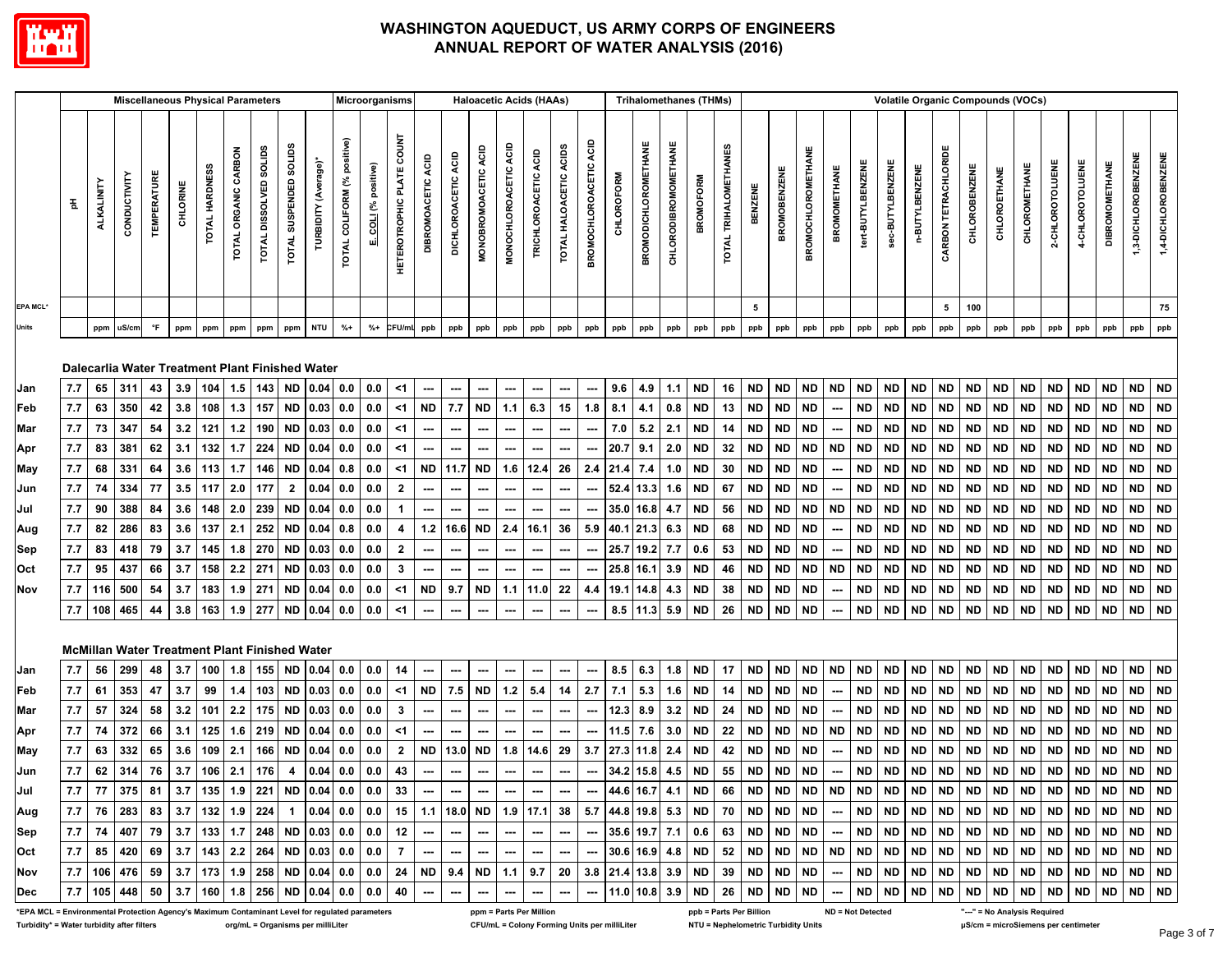

|                                                                           |                                                                                                                 |                                                                                                                                     |                                                                                                                                                          |                                                                                                                                                   |                                                                                                                                     |                                                                                                                |                                                                                                                                                          |                                                                                                                                            |                                                                                                                                                   |                                                                                                                                                                                                                                                              |                                                                                                                                                   |                                                                                                                                     |                                                                                                                                                   |                                                                                                                       |                                                                                                                                                   |                                                                                                                                            |                                                                                                                                            |                                                                                                                                            |                                                                                              | <b>Volatile Organic Compounds</b>                                                                                                                 |                                                                                                                                     |                                                                                                                                     |                                                                                                                              |                                                                                                |                                                                                                                              |                                                                                                                                                          |                                                                                                                                            |                                                                                                                                                   |                                                                                                                    |                                                                                                                                     |                                                                                                                                                          |                                                                                                                                            |                                                                                                                                     |                                                                                                                              |                                                                                                                                     |                                                                                                                              |                                                                       |                                                                |                                                                       | Oxygenates & Other VOCs                                                                                                                                                                                                        |                                                               |                                                         |                                                         |                                                                                     |                                                                       |
|---------------------------------------------------------------------------|-----------------------------------------------------------------------------------------------------------------|-------------------------------------------------------------------------------------------------------------------------------------|----------------------------------------------------------------------------------------------------------------------------------------------------------|---------------------------------------------------------------------------------------------------------------------------------------------------|-------------------------------------------------------------------------------------------------------------------------------------|----------------------------------------------------------------------------------------------------------------|----------------------------------------------------------------------------------------------------------------------------------------------------------|--------------------------------------------------------------------------------------------------------------------------------------------|---------------------------------------------------------------------------------------------------------------------------------------------------|--------------------------------------------------------------------------------------------------------------------------------------------------------------------------------------------------------------------------------------------------------------|---------------------------------------------------------------------------------------------------------------------------------------------------|-------------------------------------------------------------------------------------------------------------------------------------|---------------------------------------------------------------------------------------------------------------------------------------------------|-----------------------------------------------------------------------------------------------------------------------|---------------------------------------------------------------------------------------------------------------------------------------------------|--------------------------------------------------------------------------------------------------------------------------------------------|--------------------------------------------------------------------------------------------------------------------------------------------|--------------------------------------------------------------------------------------------------------------------------------------------|----------------------------------------------------------------------------------------------|---------------------------------------------------------------------------------------------------------------------------------------------------|-------------------------------------------------------------------------------------------------------------------------------------|-------------------------------------------------------------------------------------------------------------------------------------|------------------------------------------------------------------------------------------------------------------------------|------------------------------------------------------------------------------------------------|------------------------------------------------------------------------------------------------------------------------------|----------------------------------------------------------------------------------------------------------------------------------------------------------|--------------------------------------------------------------------------------------------------------------------------------------------|---------------------------------------------------------------------------------------------------------------------------------------------------|--------------------------------------------------------------------------------------------------------------------|-------------------------------------------------------------------------------------------------------------------------------------|----------------------------------------------------------------------------------------------------------------------------------------------------------|--------------------------------------------------------------------------------------------------------------------------------------------|-------------------------------------------------------------------------------------------------------------------------------------|------------------------------------------------------------------------------------------------------------------------------|-------------------------------------------------------------------------------------------------------------------------------------|------------------------------------------------------------------------------------------------------------------------------|-----------------------------------------------------------------------|----------------------------------------------------------------|-----------------------------------------------------------------------|--------------------------------------------------------------------------------------------------------------------------------------------------------------------------------------------------------------------------------|---------------------------------------------------------------|---------------------------------------------------------|---------------------------------------------------------|-------------------------------------------------------------------------------------|-----------------------------------------------------------------------|
|                                                                           | 1,2-DICHLOROBENZENE                                                                                             | DICHLORODIFLUOROMETHANE                                                                                                             | 1,1-DICHLOROETHANE                                                                                                                                       | 1,2-DICHLOROETHANE                                                                                                                                | trans-1,2-DICHLOROETHYLENE                                                                                                          | cis-1,2-DICHLOROETHYLENE                                                                                       | 1,1-DICHLOROETHYLENE                                                                                                                                     | 1,3-DICHLOROPROPANE                                                                                                                        | 2,2-DICHLOROPROPANE                                                                                                                               | 1,2-DICHLOROPROPANE                                                                                                                                                                                                                                          | trans-1,3-DICHLOROPROPENE                                                                                                                         | cis-1,3-DICHLOROPROPENE                                                                                                             | 1,1-DICHLOROPROPENE                                                                                                                               | ETHYLBENZENE                                                                                                          | <b>HEXACHLOROBUTADIENE</b>                                                                                                                        | <b>ISOPROPYLBENZENE</b>                                                                                                                    | 4-ISOPROPYLTOLUENE                                                                                                                         | <b>METHYLENE CHLORIDE</b>                                                                                                                  | NAPHTHALENE                                                                                  | n-PROPYLBENZENE                                                                                                                                   | STYRENE                                                                                                                             | 1,1,1,2-TETRACHLOROETHANE                                                                                                           | 1,1,2,2-TETRACHLOROETHANE                                                                                                    | <b>TETRACHLOROETHYLENE</b>                                                                     | TOLUENE                                                                                                                      | 1,2,3-TRICHLOROBENZENE                                                                                                                                   | 1,2,4-TRICHLOROBENZENE                                                                                                                     | 1,1,1-TRICHLOROETHANE                                                                                                                             | 1,1,2-TRICHLOROETHANE                                                                                              | <b>TRICHLOROETHYLENE</b>                                                                                                            | <b>TRICHLOROFLUOROMETHANE</b>                                                                                                                            | 1,2,3-TRICHLOROPROPANE                                                                                                                     | 1,2,4-TRIMETHYLBENZENE                                                                                                              | 1,3,5-TRIMETHYLBENZENE                                                                                                       | XYLENES<br><b>TOTAL</b>                                                                                                             | VINYL CHLORIDE                                                                                                               | 2-BUTANONE (MEK)                                                      | 4-METHYL-2-PENTANONE (MIBK)                                    | DI-ISOPROPYL                                                          | METHYL TERT-BUTYL ETHER (MTBE)                                                                                                                                                                                                 | <b>TERT-AMYL ETHYL ETHER (TAME)</b>                           | ETHER (TBEE)<br>TERT-BUTYL ETHYL                        | <b>BROMOETHANE</b>                                      | CARBON DISULFIDE                                                                    | <b>TRICHLOROTRIFLUOROETHANE</b>                                       |
| EPA MCL*                                                                  | 600                                                                                                             |                                                                                                                                     |                                                                                                                                                          | 5                                                                                                                                                 | 100                                                                                                                                 | 70                                                                                                             | $\overline{7}$                                                                                                                                           |                                                                                                                                            |                                                                                                                                                   | 5                                                                                                                                                                                                                                                            |                                                                                                                                                   |                                                                                                                                     |                                                                                                                                                   | 700                                                                                                                   |                                                                                                                                                   |                                                                                                                                            |                                                                                                                                            | 5                                                                                                                                          |                                                                                              |                                                                                                                                                   | 100                                                                                                                                 |                                                                                                                                     |                                                                                                                              | 5                                                                                              | 1000                                                                                                                         |                                                                                                                                                          | 70                                                                                                                                         | 200                                                                                                                                               | 5                                                                                                                  | 5                                                                                                                                   |                                                                                                                                                          |                                                                                                                                            |                                                                                                                                     |                                                                                                                              | 10,000                                                                                                                              | $\overline{2}$                                                                                                               |                                                                       |                                                                |                                                                       |                                                                                                                                                                                                                                |                                                               |                                                         |                                                         |                                                                                     |                                                                       |
|                                                                           | ppb                                                                                                             | ppb                                                                                                                                 | ppb                                                                                                                                                      | ppb                                                                                                                                               | ppb                                                                                                                                 | ppb                                                                                                            | ppb                                                                                                                                                      | ppb                                                                                                                                        | ppb                                                                                                                                               | ppb                                                                                                                                                                                                                                                          | ppb                                                                                                                                               | ppb                                                                                                                                 | ppb                                                                                                                                               | ppb                                                                                                                   | ppb                                                                                                                                               | ppb                                                                                                                                        | ppb                                                                                                                                        | ppb                                                                                                                                        | ppb                                                                                          | ppb                                                                                                                                               | ppb                                                                                                                                 | ppb                                                                                                                                 | ppb                                                                                                                          | ppb                                                                                            | ppb                                                                                                                          | ppb                                                                                                                                                      | ppb                                                                                                                                        | ppb                                                                                                                                               | ppb                                                                                                                | ppb                                                                                                                                 | ppb                                                                                                                                                      | ppb                                                                                                                                        | ppb                                                                                                                                 | ppb                                                                                                                          | ppb                                                                                                                                 | ppb                                                                                                                          | ppb                                                                   | ppb                                                            | ppb                                                                   | ppb                                                                                                                                                                                                                            | ppb                                                           | ppb                                                     | ppb                                                     | ppb                                                                                 | ppb                                                                   |
| Jan<br>Feb<br>Mar<br>Apr<br>May<br>Jun<br>Jul<br>Aug<br>Sep<br>Oct<br>Nov | ND.<br>ND<br>ND<br><b>ND</b><br>ND<br>ND<br><b>ND</b><br><b>ND</b><br><b>ND</b><br><b>ND</b><br>ND<br><b>ND</b> | <b>ND</b><br><b>ND</b><br><b>ND</b><br><b>ND</b><br>ND<br>ND<br><b>ND</b><br><b>ND</b><br><b>ND</b><br><b>ND</b><br>ND<br><b>ND</b> | <b>ND</b><br><b>ND</b><br><b>ND</b><br><b>ND</b><br><b>ND</b><br><b>ND</b><br><b>ND</b><br><b>ND</b><br><b>ND</b><br><b>ND</b><br><b>ND</b><br><b>ND</b> | <b>ND</b><br><b>ND</b><br><b>ND</b><br><b>ND</b><br><b>ND</b><br><b>ND</b><br><b>ND</b><br><b>ND</b><br><b>ND</b><br><b>ND</b><br>ND<br><b>ND</b> | <b>ND</b><br><b>ND</b><br><b>ND</b><br><b>ND</b><br>ND<br>ND<br><b>ND</b><br><b>ND</b><br><b>ND</b><br><b>ND</b><br>ND<br><b>ND</b> | <b>ND</b><br>ND<br><b>ND</b><br><b>ND</b><br>ND<br>ND<br><b>ND</b><br>ND<br><b>ND</b><br>ND<br>ND<br><b>ND</b> | <b>ND</b><br><b>ND</b><br><b>ND</b><br><b>ND</b><br><b>ND</b><br><b>ND</b><br><b>ND</b><br><b>ND</b><br><b>ND</b><br><b>ND</b><br><b>ND</b><br><b>ND</b> | <b>ND</b><br><b>ND</b><br><b>ND</b><br><b>ND</b><br>ND<br><b>ND</b><br><b>ND</b><br><b>ND</b><br><b>ND</b><br><b>ND</b><br>ND<br><b>ND</b> | <b>ND</b><br><b>ND</b><br><b>ND</b><br><b>ND</b><br><b>ND</b><br>ND<br><b>ND</b><br><b>ND</b><br><b>ND</b><br><b>ND</b><br><b>ND</b><br><b>ND</b> | Dalecarlia Water Treatment Plant Finished Water<br><b>ND</b><br><b>ND</b><br><b>ND</b><br><b>ND</b><br><b>ND</b><br><b>ND</b><br><b>ND</b><br><b>ND</b><br><b>ND</b><br><b>ND</b><br>ND<br><b>ND</b><br><b>McMillan Water Treatment Plant Finished Water</b> | <b>ND</b><br><b>ND</b><br><b>ND</b><br><b>ND</b><br><b>ND</b><br><b>ND</b><br><b>ND</b><br><b>ND</b><br><b>ND</b><br><b>ND</b><br>ND<br><b>ND</b> | <b>ND</b><br><b>ND</b><br><b>ND</b><br>ND<br>ND<br>ND<br><b>ND</b><br><b>ND</b><br><b>ND</b><br><b>ND</b><br><b>ND</b><br><b>ND</b> | <b>ND</b><br><b>ND</b><br><b>ND</b><br>ND<br><b>ND</b><br><b>ND</b><br><b>ND</b><br><b>ND</b><br><b>ND</b><br><b>ND</b><br><b>ND</b><br><b>ND</b> | <b>ND</b><br><b>ND</b><br>ND<br>ND<br><b>ND</b><br>ND<br><b>ND</b><br><b>ND</b><br><b>ND</b><br>ND<br>ND<br><b>ND</b> | <b>ND</b><br><b>ND</b><br><b>ND</b><br><b>ND</b><br><b>ND</b><br><b>ND</b><br><b>ND</b><br><b>ND</b><br><b>ND</b><br><b>ND</b><br>ND<br><b>ND</b> | <b>ND</b><br><b>ND</b><br><b>ND</b><br><b>ND</b><br>ND<br><b>ND</b><br><b>ND</b><br><b>ND</b><br><b>ND</b><br><b>ND</b><br>ND<br><b>ND</b> | <b>ND</b><br><b>ND</b><br><b>ND</b><br><b>ND</b><br>ND<br>ND<br><b>ND</b><br><b>ND</b><br><b>ND</b><br><b>ND</b><br><b>ND</b><br><b>ND</b> | <b>ND</b><br>ND<br><b>ND</b><br><b>ND</b><br><b>ND</b><br><b>ND</b><br><b>ND</b><br><b>ND</b><br><b>ND</b><br><b>ND</b><br>ND<br><b>ND</b> | <b>ND</b><br><b>ND</b><br>ND<br>ND.<br>ND<br>ND<br>ND.<br><b>ND</b><br>ND<br>ND.<br>ND<br>ND | <b>ND</b><br><b>ND</b><br><b>ND</b><br><b>ND</b><br><b>ND</b><br><b>ND</b><br><b>ND</b><br><b>ND</b><br><b>ND</b><br><b>ND</b><br>ND<br><b>ND</b> | <b>ND</b><br><b>ND</b><br>ND<br><b>ND</b><br><b>ND</b><br><b>ND</b><br>ND<br><b>ND</b><br><b>ND</b><br>ND<br><b>ND</b><br><b>ND</b> | <b>ND</b><br><b>ND</b><br><b>ND</b><br><b>ND</b><br>ND<br>ND<br><b>ND</b><br><b>ND</b><br><b>ND</b><br><b>ND</b><br>ND<br><b>ND</b> | <b>ND</b><br><b>ND</b><br><b>ND</b><br>ND<br><b>ND</b><br>ND<br><b>ND</b><br><b>ND</b><br><b>ND</b><br>ND<br>ND<br><b>ND</b> | <b>ND</b><br>ND.<br>ND<br>ND.<br>ND<br>ND<br>ND.<br>ND.<br><b>ND</b><br>ND.<br>ND<br><b>ND</b> | <b>ND</b><br><b>ND</b><br>ND<br><b>ND</b><br>ND<br>ND<br><b>ND</b><br><b>ND</b><br><b>ND</b><br><b>ND</b><br>ND<br><b>ND</b> | <b>ND</b><br><b>ND</b><br><b>ND</b><br><b>ND</b><br><b>ND</b><br><b>ND</b><br><b>ND</b><br><b>ND</b><br><b>ND</b><br><b>ND</b><br><b>ND</b><br><b>ND</b> | <b>ND</b><br><b>ND</b><br><b>ND</b><br><b>ND</b><br>ND<br><b>ND</b><br><b>ND</b><br><b>ND</b><br><b>ND</b><br><b>ND</b><br>ND<br><b>ND</b> | <b>ND</b><br><b>ND</b><br><b>ND</b><br><b>ND</b><br><b>ND</b><br><b>ND</b><br><b>ND</b><br><b>ND</b><br><b>ND</b><br><b>ND</b><br>ND<br><b>ND</b> | <b>ND</b><br><b>ND</b><br>ND.<br><b>ND</b><br>ND<br>ND.<br>ND.<br><b>ND</b><br><b>ND</b><br><b>ND</b><br>ND.<br>ND | <b>ND</b><br><b>ND</b><br><b>ND</b><br><b>ND</b><br>ND<br>ND<br><b>ND</b><br><b>ND</b><br><b>ND</b><br><b>ND</b><br>ND<br><b>ND</b> | <b>ND</b><br><b>ND</b><br><b>ND</b><br><b>ND</b><br><b>ND</b><br><b>ND</b><br><b>ND</b><br><b>ND</b><br><b>ND</b><br><b>ND</b><br><b>ND</b><br><b>ND</b> | <b>ND</b><br><b>ND</b><br><b>ND</b><br><b>ND</b><br>ND<br><b>ND</b><br><b>ND</b><br><b>ND</b><br><b>ND</b><br><b>ND</b><br>ND<br><b>ND</b> | <b>ND</b><br><b>ND</b><br><b>ND</b><br>ND<br><b>ND</b><br><b>ND</b><br>ND<br><b>ND</b><br><b>ND</b><br><b>ND</b><br>ND<br><b>ND</b> | <b>ND</b><br><b>ND</b><br>ND<br><b>ND</b><br>ND<br>ND<br><b>ND</b><br><b>ND</b><br><b>ND</b><br><b>ND</b><br>ND<br><b>ND</b> | <b>ND</b><br><b>ND</b><br>ND<br><b>ND</b><br>ND<br>ND<br><b>ND</b><br><b>ND</b><br><b>ND</b><br><b>ND</b><br><b>ND</b><br><b>ND</b> | ND<br><b>ND</b><br><b>ND</b><br><b>ND</b><br><b>ND</b><br><b>ND</b><br><b>ND</b><br><b>ND</b><br>ND<br>ND<br>ND<br><b>ND</b> | <b>ND</b><br>---<br><b>ND</b><br>---<br><b>ND</b><br><b>ND</b><br>--- | <b>ND</b><br>---<br><b>ND</b><br><b>ND</b><br>---<br><b>ND</b> | <b>ND</b><br>---<br><b>ND</b><br><b>ND</b><br>---<br><b>ND</b><br>--- | <b>ND</b><br><b>ND</b><br><b>ND</b><br>ND ND                                                                                                                                                                                   | <b>ND</b><br>---<br><b>ND</b><br><b>ND</b><br>---<br>⊷<br>--- | <b>ND</b><br>---<br><b>ND</b><br><b>ND</b><br><b>ND</b> | <b>ND</b><br>---<br><b>ND</b><br><b>ND</b><br><b>ND</b> | <b>ND</b><br>---<br><b>ND</b><br><b>ND</b><br>---<br>---<br><b>ND</b><br>---<br>--- | <b>ND</b><br>---<br><b>ND</b><br><b>ND</b><br>---<br>---<br><b>ND</b> |
| Jan                                                                       | <b>ND</b>                                                                                                       | <b>ND</b>                                                                                                                           | <b>ND</b>                                                                                                                                                | ND                                                                                                                                                | <b>ND</b>                                                                                                                           | ND                                                                                                             | <b>ND</b>                                                                                                                                                | <b>ND</b>                                                                                                                                  | <b>ND</b>                                                                                                                                         | <b>ND</b>                                                                                                                                                                                                                                                    | <b>ND</b>                                                                                                                                         | ND.                                                                                                                                 | <b>ND</b>                                                                                                                                         | <b>ND</b>                                                                                                             | <b>ND</b>                                                                                                                                         | <b>ND</b>                                                                                                                                  | <b>ND</b>                                                                                                                                  | <b>ND</b>                                                                                                                                  | <b>ND</b>                                                                                    | <b>ND</b>                                                                                                                                         | <b>ND</b>                                                                                                                           | <b>ND</b>                                                                                                                           | <b>ND</b>                                                                                                                    | <b>ND</b>                                                                                      | <b>ND</b>                                                                                                                    | <b>ND</b>                                                                                                                                                | ND                                                                                                                                         | <b>ND</b>                                                                                                                                         | <b>ND</b>                                                                                                          | <b>ND</b>                                                                                                                           | <b>ND</b>                                                                                                                                                | <b>ND</b>                                                                                                                                  | <b>ND</b>                                                                                                                           | <b>ND</b>                                                                                                                    | <b>ND</b>                                                                                                                           | <b>ND</b>                                                                                                                    | <b>ND</b>                                                             | <b>ND</b>                                                      | <b>ND</b>                                                             | <b>ND</b>                                                                                                                                                                                                                      | <b>ND</b>                                                     | <b>ND</b>                                               | <b>ND</b>                                               | ND.                                                                                 | <b>ND</b>                                                             |
| Feb                                                                       | ND.                                                                                                             | <b>ND</b>                                                                                                                           | <b>ND</b>                                                                                                                                                | ND                                                                                                                                                | <b>ND</b>                                                                                                                           | <b>ND</b>                                                                                                      | <b>ND</b>                                                                                                                                                | <b>ND</b>                                                                                                                                  | <b>ND</b>                                                                                                                                         | <b>ND</b>                                                                                                                                                                                                                                                    | <b>ND</b>                                                                                                                                         | <b>ND</b>                                                                                                                           | <b>ND</b>                                                                                                                                         | <b>ND</b>                                                                                                             | <b>ND</b>                                                                                                                                         | <b>ND</b>                                                                                                                                  | <b>ND</b>                                                                                                                                  | ND                                                                                                                                         | ND.                                                                                          | <b>ND</b>                                                                                                                                         | <b>ND</b>                                                                                                                           | <b>ND</b>                                                                                                                           | <b>ND</b>                                                                                                                    | ND.                                                                                            | <b>ND</b>                                                                                                                    | <b>ND</b>                                                                                                                                                | <b>ND</b>                                                                                                                                  | <b>ND</b>                                                                                                                                         | <b>ND</b>                                                                                                          | <b>ND</b>                                                                                                                           | <b>ND</b>                                                                                                                                                | <b>ND</b>                                                                                                                                  | <b>ND</b>                                                                                                                           | <b>ND</b>                                                                                                                    | <b>ND</b>                                                                                                                           | ND                                                                                                                           |                                                                       |                                                                |                                                                       |                                                                                                                                                                                                                                | ---                                                           |                                                         |                                                         | ---                                                                                 | ---                                                                   |
| Mar                                                                       | ND                                                                                                              | <b>ND</b>                                                                                                                           | <b>ND</b>                                                                                                                                                | <b>ND</b>                                                                                                                                         | <b>ND</b>                                                                                                                           | ND                                                                                                             | <b>ND</b>                                                                                                                                                | <b>ND</b>                                                                                                                                  | <b>ND</b>                                                                                                                                         | ND                                                                                                                                                                                                                                                           | ND                                                                                                                                                | <b>ND</b>                                                                                                                           | <b>ND</b>                                                                                                                                         | <b>ND</b>                                                                                                             | <b>ND</b>                                                                                                                                         | <b>ND</b>                                                                                                                                  | ND                                                                                                                                         | <b>ND</b>                                                                                                                                  | ND                                                                                           | <b>ND</b>                                                                                                                                         | <b>ND</b>                                                                                                                           | <b>ND</b>                                                                                                                           | ND                                                                                                                           | ND.                                                                                            | ND                                                                                                                           | <b>ND</b>                                                                                                                                                | <b>ND</b>                                                                                                                                  | <b>ND</b>                                                                                                                                         | ND.                                                                                                                | ND                                                                                                                                  | <b>ND</b>                                                                                                                                                | <b>ND</b>                                                                                                                                  | ND                                                                                                                                  | ND                                                                                                                           | ND                                                                                                                                  | <b>ND</b>                                                                                                                    |                                                                       |                                                                |                                                                       |                                                                                                                                                                                                                                |                                                               |                                                         |                                                         |                                                                                     |                                                                       |
| Apr                                                                       | ND                                                                                                              | <b>ND</b>                                                                                                                           | <b>ND</b>                                                                                                                                                | ND                                                                                                                                                | <b>ND</b>                                                                                                                           | ND                                                                                                             | ND                                                                                                                                                       | <b>ND</b>                                                                                                                                  | <b>ND</b>                                                                                                                                         | <b>ND</b>                                                                                                                                                                                                                                                    | <b>ND</b>                                                                                                                                         | ND                                                                                                                                  | <b>ND</b>                                                                                                                                         | <b>ND</b>                                                                                                             | <b>ND</b>                                                                                                                                         | <b>ND</b>                                                                                                                                  | ND                                                                                                                                         | <b>ND</b>                                                                                                                                  | ND                                                                                           | <b>ND</b>                                                                                                                                         | <b>ND</b>                                                                                                                           | ND                                                                                                                                  | <b>ND</b>                                                                                                                    | ND                                                                                             | ND                                                                                                                           | <b>ND</b>                                                                                                                                                | ND                                                                                                                                         | <b>ND</b>                                                                                                                                         | ND.                                                                                                                | ND                                                                                                                                  | <b>ND</b>                                                                                                                                                | <b>ND</b>                                                                                                                                  | <b>ND</b>                                                                                                                           | <b>ND</b>                                                                                                                    | ND                                                                                                                                  | ND                                                                                                                           | <b>ND</b>                                                             | <b>ND</b>                                                      | <b>ND</b>                                                             | <b>ND</b>                                                                                                                                                                                                                      | <b>ND</b>                                                     | <b>ND</b>                                               | <b>ND</b>                                               | <b>ND</b>                                                                           | <b>ND</b>                                                             |
| May                                                                       | ND                                                                                                              | <b>ND</b>                                                                                                                           | <b>ND</b>                                                                                                                                                | <b>ND</b>                                                                                                                                         | <b>ND</b>                                                                                                                           | ND                                                                                                             | <b>ND</b>                                                                                                                                                | <b>ND</b>                                                                                                                                  | ND                                                                                                                                                | <b>ND</b>                                                                                                                                                                                                                                                    | <b>ND</b>                                                                                                                                         | ND                                                                                                                                  | <b>ND</b>                                                                                                                                         | <b>ND</b>                                                                                                             | <b>ND</b>                                                                                                                                         | <b>ND</b>                                                                                                                                  | <b>ND</b>                                                                                                                                  | <b>ND</b>                                                                                                                                  | <b>ND</b>                                                                                    | <b>ND</b>                                                                                                                                         | <b>ND</b>                                                                                                                           | <b>ND</b>                                                                                                                           | ND                                                                                                                           | ND                                                                                             | <b>ND</b>                                                                                                                    | <b>ND</b>                                                                                                                                                | <b>ND</b>                                                                                                                                  | <b>ND</b>                                                                                                                                         | <b>ND</b>                                                                                                          | ND                                                                                                                                  | <b>ND</b>                                                                                                                                                | <b>ND</b>                                                                                                                                  | ND                                                                                                                                  | <b>ND</b>                                                                                                                    | ND                                                                                                                                  | <b>ND</b>                                                                                                                    |                                                                       |                                                                |                                                                       |                                                                                                                                                                                                                                | ---                                                           | ---                                                     |                                                         | ---                                                                                 |                                                                       |
| Jun                                                                       | <b>ND</b>                                                                                                       | <b>ND</b>                                                                                                                           | <b>ND</b>                                                                                                                                                | <b>ND</b>                                                                                                                                         | <b>ND</b>                                                                                                                           | <b>ND</b>                                                                                                      | <b>ND</b>                                                                                                                                                | <b>ND</b>                                                                                                                                  | <b>ND</b>                                                                                                                                         | <b>ND</b>                                                                                                                                                                                                                                                    | <b>ND</b>                                                                                                                                         | <b>ND</b>                                                                                                                           | <b>ND</b>                                                                                                                                         | <b>ND</b>                                                                                                             | <b>ND</b>                                                                                                                                         | <b>ND</b>                                                                                                                                  | <b>ND</b>                                                                                                                                  | <b>ND</b>                                                                                                                                  | <b>ND</b>                                                                                    | <b>ND</b>                                                                                                                                         | <b>ND</b>                                                                                                                           | <b>ND</b>                                                                                                                           | <b>ND</b>                                                                                                                    | <b>ND</b>                                                                                      | <b>ND</b>                                                                                                                    | <b>ND</b>                                                                                                                                                | <b>ND</b>                                                                                                                                  | <b>ND</b>                                                                                                                                         | <b>ND</b>                                                                                                          | <b>ND</b>                                                                                                                           | <b>ND</b>                                                                                                                                                | <b>ND</b>                                                                                                                                  | <b>ND</b>                                                                                                                           | <b>ND</b>                                                                                                                    | ND                                                                                                                                  | <b>ND</b>                                                                                                                    |                                                                       | ---                                                            | ---                                                                   |                                                                                                                                                                                                                                | ---                                                           |                                                         | ---                                                     | ---                                                                                 |                                                                       |
| Jul                                                                       |                                                                                                                 |                                                                                                                                     |                                                                                                                                                          |                                                                                                                                                   |                                                                                                                                     |                                                                                                                |                                                                                                                                                          |                                                                                                                                            |                                                                                                                                                   |                                                                                                                                                                                                                                                              |                                                                                                                                                   |                                                                                                                                     |                                                                                                                                                   |                                                                                                                       |                                                                                                                                                   |                                                                                                                                            |                                                                                                                                            |                                                                                                                                            |                                                                                              |                                                                                                                                                   |                                                                                                                                     |                                                                                                                                     |                                                                                                                              |                                                                                                |                                                                                                                              |                                                                                                                                                          |                                                                                                                                            |                                                                                                                                                   |                                                                                                                    |                                                                                                                                     |                                                                                                                                                          |                                                                                                                                            |                                                                                                                                     |                                                                                                                              |                                                                                                                                     |                                                                                                                              |                                                                       |                                                                |                                                                       | 00   100   100   100   100   100   100   100   100   100   100   100   100   100   100   100   100   100   100   100   100   100   100   100   100   100   100   100   100   100   100   100   100   100   100   100   100   1 |                                                               |                                                         |                                                         |                                                                                     |                                                                       |
| Aug                                                                       |                                                                                                                 |                                                                                                                                     |                                                                                                                                                          |                                                                                                                                                   |                                                                                                                                     |                                                                                                                |                                                                                                                                                          |                                                                                                                                            |                                                                                                                                                   |                                                                                                                                                                                                                                                              |                                                                                                                                                   |                                                                                                                                     |                                                                                                                                                   |                                                                                                                       |                                                                                                                                                   |                                                                                                                                            |                                                                                                                                            |                                                                                                                                            |                                                                                              |                                                                                                                                                   |                                                                                                                                     |                                                                                                                                     |                                                                                                                              |                                                                                                |                                                                                                                              |                                                                                                                                                          |                                                                                                                                            |                                                                                                                                                   |                                                                                                                    |                                                                                                                                     |                                                                                                                                                          |                                                                                                                                            |                                                                                                                                     |                                                                                                                              |                                                                                                                                     |                                                                                                                              |                                                                       |                                                                | $\sim$                                                                | $\sim$                                                                                                                                                                                                                         | --- 1                                                         | $\sim$                                                  | $\sim$                                                  | $\sim$                                                                              | $\sim$                                                                |
| Sep                                                                       |                                                                                                                 |                                                                                                                                     |                                                                                                                                                          |                                                                                                                                                   |                                                                                                                                     |                                                                                                                |                                                                                                                                                          |                                                                                                                                            |                                                                                                                                                   |                                                                                                                                                                                                                                                              |                                                                                                                                                   |                                                                                                                                     |                                                                                                                                                   |                                                                                                                       |                                                                                                                                                   |                                                                                                                                            |                                                                                                                                            |                                                                                                                                            |                                                                                              |                                                                                                                                                   |                                                                                                                                     |                                                                                                                                     |                                                                                                                              |                                                                                                |                                                                                                                              |                                                                                                                                                          |                                                                                                                                            |                                                                                                                                                   |                                                                                                                    |                                                                                                                                     |                                                                                                                                                          |                                                                                                                                            |                                                                                                                                     |                                                                                                                              |                                                                                                                                     |                                                                                                                              |                                                                       |                                                                |                                                                       |                                                                                                                                                                                                                                |                                                               |                                                         |                                                         |                                                                                     |                                                                       |
| Oct                                                                       |                                                                                                                 |                                                                                                                                     |                                                                                                                                                          |                                                                                                                                                   |                                                                                                                                     |                                                                                                                |                                                                                                                                                          |                                                                                                                                            |                                                                                                                                                   |                                                                                                                                                                                                                                                              |                                                                                                                                                   |                                                                                                                                     |                                                                                                                                                   |                                                                                                                       |                                                                                                                                                   |                                                                                                                                            |                                                                                                                                            |                                                                                                                                            |                                                                                              |                                                                                                                                                   |                                                                                                                                     |                                                                                                                                     |                                                                                                                              |                                                                                                |                                                                                                                              |                                                                                                                                                          |                                                                                                                                            |                                                                                                                                                   |                                                                                                                    |                                                                                                                                     |                                                                                                                                                          |                                                                                                                                            |                                                                                                                                     |                                                                                                                              |                                                                                                                                     |                                                                                                                              |                                                                       |                                                                |                                                                       |                                                                                                                                                                                                                                |                                                               |                                                         |                                                         |                                                                                     |                                                                       |
| Nov                                                                       |                                                                                                                 |                                                                                                                                     |                                                                                                                                                          |                                                                                                                                                   |                                                                                                                                     |                                                                                                                |                                                                                                                                                          |                                                                                                                                            |                                                                                                                                                   | 0   00   00   00   00   00   00   00   00   00   00   00   00   00   00   00   00   00   00   00   00   00   00   00   00   00   00   00   00   00   00   00   00   00   00   00   00   00   00   00   00   00   00   00   00                                |                                                                                                                                                   |                                                                                                                                     |                                                                                                                                                   |                                                                                                                       |                                                                                                                                                   |                                                                                                                                            |                                                                                                                                            |                                                                                                                                            |                                                                                              |                                                                                                                                                   |                                                                                                                                     |                                                                                                                                     |                                                                                                                              |                                                                                                |                                                                                                                              |                                                                                                                                                          |                                                                                                                                            |                                                                                                                                                   |                                                                                                                    |                                                                                                                                     |                                                                                                                                                          |                                                                                                                                            |                                                                                                                                     |                                                                                                                              |                                                                                                                                     |                                                                                                                              | $\sim$                                                                | $\sim$                                                         | $\overline{\phantom{a}}$                                              | ---                                                                                                                                                                                                                            | $\hspace{0.05cm} \ldots$                                      | $\overline{a}$                                          | $\overline{\phantom{a}}$                                | $\overline{\phantom{a}}$                                                            | $\cdots$                                                              |
| Dec                                                                       |                                                                                                                 |                                                                                                                                     |                                                                                                                                                          |                                                                                                                                                   |                                                                                                                                     |                                                                                                                |                                                                                                                                                          |                                                                                                                                            |                                                                                                                                                   |                                                                                                                                                                                                                                                              |                                                                                                                                                   |                                                                                                                                     |                                                                                                                                                   |                                                                                                                       |                                                                                                                                                   |                                                                                                                                            |                                                                                                                                            |                                                                                                                                            |                                                                                              |                                                                                                                                                   |                                                                                                                                     |                                                                                                                                     |                                                                                                                              |                                                                                                |                                                                                                                              |                                                                                                                                                          |                                                                                                                                            |                                                                                                                                                   |                                                                                                                    |                                                                                                                                     |                                                                                                                                                          |                                                                                                                                            |                                                                                                                                     |                                                                                                                              |                                                                                                                                     |                                                                                                                              |                                                                       | $\overline{\phantom{a}}$                                       |                                                                       | $\hspace{0.05cm} \cdots$                                                                                                                                                                                                       | $\sim$                                                        | $\ldots$                                                | $\overline{\phantom{a}}$                                | $\sim$                                                                              | $\sim$                                                                |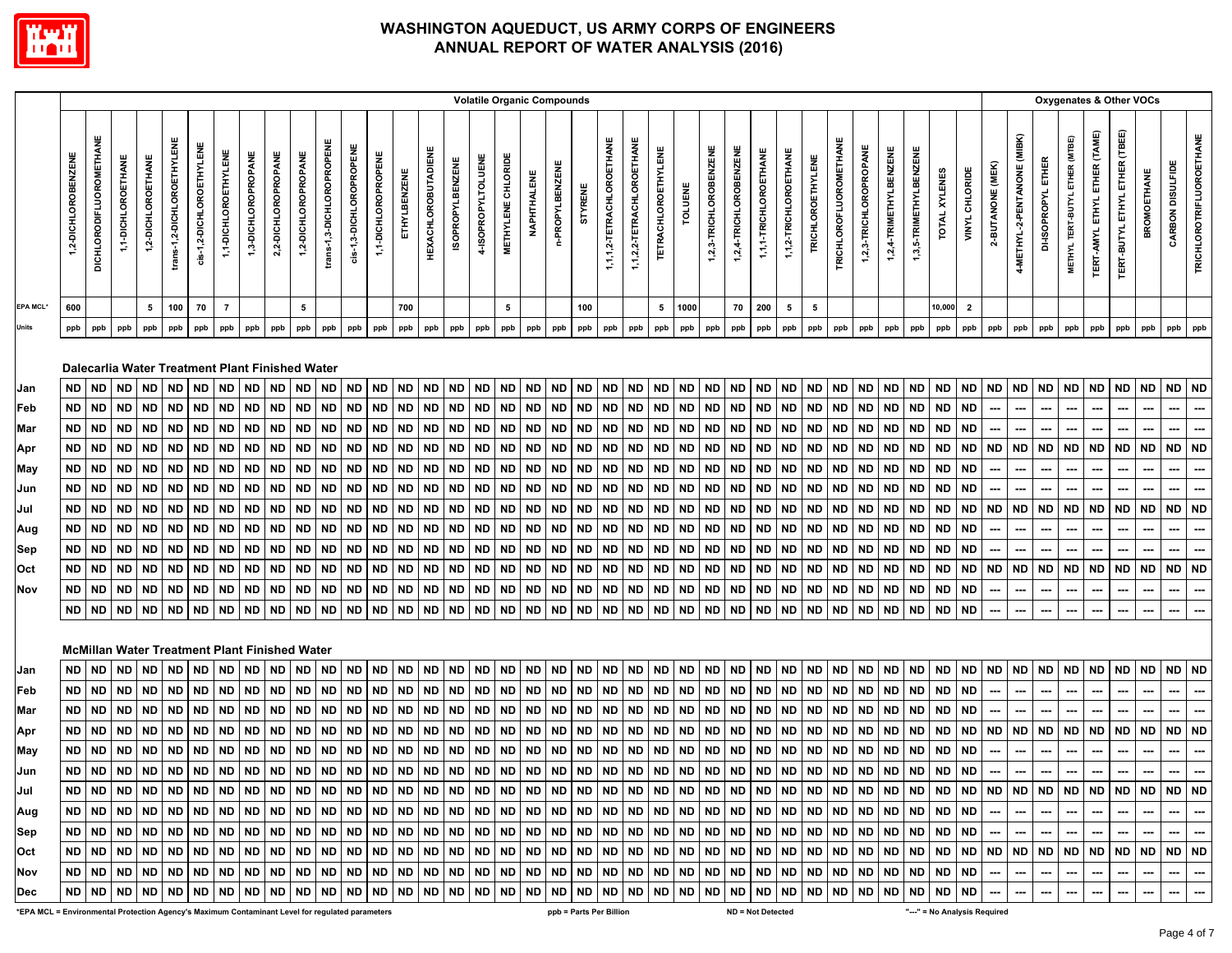

|                                                                                                 |                     |                       |                          |                                                              |                 |                 |                          |                          |                  |                          |                          |                          |                                                     |                          |                                                                                             |                      |                      |                          |                          |                    |                          | <b>Synthetic Organic Compounds</b> |                          |                             |                          |                            |                          |                          |                          |                          |                          |                      |                          |                  |                  |                              |                          |                          |                          |                                    |           |                          |           |                          |                          |
|-------------------------------------------------------------------------------------------------|---------------------|-----------------------|--------------------------|--------------------------------------------------------------|-----------------|-----------------|--------------------------|--------------------------|------------------|--------------------------|--------------------------|--------------------------|-----------------------------------------------------|--------------------------|---------------------------------------------------------------------------------------------|----------------------|----------------------|--------------------------|--------------------------|--------------------|--------------------------|------------------------------------|--------------------------|-----------------------------|--------------------------|----------------------------|--------------------------|--------------------------|--------------------------|--------------------------|--------------------------|----------------------|--------------------------|------------------|------------------|------------------------------|--------------------------|--------------------------|--------------------------|------------------------------------|-----------|--------------------------|-----------|--------------------------|--------------------------|
|                                                                                                 | <b>ACENAPHTHENE</b> | <b>ACENAPHTHYLENE</b> | <b>ACETOCHLOR</b>        | ACIFLOURFEN                                                  | <b>ALACHLOR</b> | <b>ALDICARB</b> | ALDICARB SULFONE         | ALDICARB SULFOXIDE       | <b>ALDRIN</b>    | ANTHRACENE               | AROCHLOR 1016 (PCBs)     | AROCHLOR 1221 (PCBs)     | AROCHLOR 1232 (PCBs)                                | AROCHLOR 1242 (PCBs)     | AROCHLOR 1248 (PCBs)                                                                        | AROCHLOR 1254 (PCBs) | AROCHLOR 1260 (PCBs) | TOTAL PCBS               | ATRAZINE                 | BAYGON             | <b>BENTAZON</b>          | BENZ(a)ANTHRACENE                  | BENZO(b)FLUORANTHENE     | <b>BENZO(g,h,i)PERYLENE</b> | BENZO(a)PYRENE           | <b>BENZO(K)FLUORATHENE</b> | alpha-BHC                | beta-BHC                 | delta-BHC                | <b>BROMACIL</b>          | <b>BUTACHLOR</b>         | BUTYLBENZYLPHTHALATE | CAFFEINE                 | CARBARYL         | CARBOFURAN       | alpha-CHLORDANE              | gamma-CHLORDANE          | CHLORDANE                | CHLORPYRIFOS (DURSBAN)   | <b>CHLOROBENZILATE</b>             | CHLORONEB | CHLOROTHALONIL           | CHRYSENE  | $2,4 - D$                | <b>DALAPON</b>           |
| EPA MCL*                                                                                        |                     |                       |                          |                                                              | $\overline{2}$  |                 |                          |                          |                  |                          |                          |                          |                                                     |                          |                                                                                             |                      |                      | 0.5                      | $\mathbf{3}$             |                    |                          |                                    |                          |                             | 0.2                      |                            |                          |                          |                          |                          |                          |                      |                          |                  | 40               |                              |                          | $\mathbf{2}$             |                          |                                    |           |                          |           | 70                       | 200                      |
| <b>Units</b>                                                                                    | ppb                 | ppb                   | ppb                      | ppb                                                          | ppb             | ppb             | ppb                      | ppb                      | ppb              | ppb                      | ppb                      | ppb                      | ppb                                                 | ppb                      | ppb                                                                                         | ppb                  | ppb                  | ppb                      | ppb                      | ppb                | ppb                      | ppb                                | ppb                      | ppb                         | ppb                      | ppb                        | ppb                      | ppb                      | ppb                      | ppb                      | ppb                      | ppb                  | ppb                      | ppb              | ppb              | ppb                          | ppb                      | ppb                      | ppb                      | ppb                                | ppb       | ppb                      | ppb       | ppb                      | ppb                      |
| Jan<br>Feb                                                                                      | ND                  | ND                    | <b>ND</b>                | Dalecarlia Water Treatment Plant Finished Water<br><b>ND</b> | <b>ND</b>       | <b>ND</b>       | <b>ND</b>                | <b>ND</b><br>---         | <b>ND</b><br>--- | <b>ND</b><br>…           | <b>ND</b><br>--          | <b>ND</b><br>---         | <b>ND</b><br>---                                    | <b>ND</b><br>---         | <b>ND</b>                                                                                   | <b>ND</b><br>---     | <b>ND</b>            | <b>ND</b><br>---         | <b>ND</b><br>---         | <b>ND</b><br>---   | ND<br>---                | <b>ND</b><br>---                   | <b>ND</b><br>---         | <b>ND</b><br>---            | <b>ND</b><br>---         | <b>ND</b><br>---           | <b>ND</b>                | <b>ND</b><br>---         | <b>ND</b><br>---         | <b>ND</b>                | <b>ND</b><br>---         | <b>ND</b><br>---     | <b>ND</b><br>---         | <b>ND</b><br>--- | <b>ND</b><br>--- | <b>ND</b><br>---             | <b>ND</b>                | ND<br>---                | <b>ND</b><br>---         | <b>ND</b><br>---                   | <b>ND</b> | ND                       | <b>ND</b> | <b>ND</b><br>---         | <b>ND</b>                |
| Mar                                                                                             |                     | ---                   | ---                      | ---                                                          | …               |                 |                          | ---                      | ---              |                          | --                       |                          | ---                                                 | ---                      |                                                                                             | ---                  |                      | ---                      | ---                      | ---                | ---                      | ---                                | ---                      | ---                         | ---                      | ---                        |                          | ---                      | ---                      |                          | ---                      | ---                  | ---                      | ---              |                  | ---                          |                          |                          | ---                      | ⊷                                  |           |                          |           | ---                      |                          |
| Apr                                                                                             | <b>ND</b>           | <b>ND</b>             | <b>ND</b>                | <b>ND</b>                                                    | <b>ND</b>       | <b>ND</b>       | ND.                      | <b>ND</b>                | <b>ND</b>        | <b>ND</b>                | <b>ND</b>                | <b>ND</b>                | <b>ND</b>                                           | <b>ND</b>                | <b>ND</b>                                                                                   | <b>ND</b>            | ND                   | <b>ND</b>                | <b>ND</b>                | <b>ND</b>          | <b>ND</b>                | ND                                 | <b>ND</b>                | <b>ND</b>                   | <b>ND</b>                | <b>ND</b>                  | ND                       | <b>ND</b>                | <b>ND</b>                | <b>ND</b>                | <b>ND</b>                | <b>ND</b>            | <b>ND</b>                | <b>ND</b>        | <b>ND</b>        | <b>ND</b>                    | <b>ND</b>                | <b>ND</b>                | <b>ND</b>                | ND.                                | <b>ND</b> | <b>ND</b>                | <b>ND</b> | <b>ND</b>                | <b>ND</b>                |
| May                                                                                             |                     |                       |                          |                                                              |                 |                 |                          |                          |                  |                          |                          |                          |                                                     | ---                      |                                                                                             |                      |                      |                          |                          |                    |                          |                                    |                          | ---                         |                          |                            |                          |                          |                          |                          |                          |                      |                          |                  |                  |                              |                          |                          |                          |                                    |           |                          |           |                          |                          |
| Jun                                                                                             |                     |                       |                          |                                                              |                 |                 |                          |                          |                  |                          |                          |                          |                                                     |                          |                                                                                             |                      |                      |                          |                          |                    |                          |                                    |                          |                             |                          |                            |                          |                          |                          |                          |                          |                      |                          |                  |                  |                              |                          |                          |                          |                                    |           |                          |           |                          |                          |
| Jul                                                                                             | <b>ND</b>           | ---                   | ND                       | <b>ND</b>                                                    | <b>ND</b>       | ND              | ND                       | <b>ND</b>                | <b>ND</b>        | <b>ND</b>                | ND                       | <b>ND</b>                | <b>ND</b>                                           | <b>ND</b>                | <b>ND</b>                                                                                   | <b>ND</b>            | ND                   | <b>ND</b>                | 0.09                     | <b>ND</b>          | ND                       | ND                                 | <b>ND</b>                | <b>ND</b>                   | ND                       | <b>ND</b>                  | ND                       | <b>ND</b>                | <b>ND</b>                | <b>ND</b>                | <b>ND</b>                | <b>ND</b>            | <b>ND</b>                | <b>ND</b>        | <b>ND</b>        | ND                           | <b>ND</b>                | <b>ND</b>                | <b>ND</b>                | ND                                 | <b>ND</b> | <b>ND</b>                | <b>ND</b> | <b>ND</b>                | <b>ND</b>                |
| Aug                                                                                             |                     | ---                   | ---                      |                                                              |                 |                 |                          | ---                      | ---              | …                        | --                       |                          | ---                                                 | ---                      | ---                                                                                         | ---                  |                      | ---                      | ---                      | ---                | ---                      |                                    | ---                      | ---                         | ---                      | ---                        |                          | ---                      | ---                      |                          | ---                      |                      | ---                      | ---              | ---              | --                           |                          | ---                      | ---                      |                                    |           |                          |           | ---                      | …                        |
| Sep                                                                                             |                     |                       |                          |                                                              |                 |                 |                          |                          |                  |                          |                          |                          |                                                     |                          |                                                                                             |                      |                      |                          |                          |                    |                          |                                    |                          |                             |                          |                            |                          |                          |                          |                          |                          |                      |                          |                  |                  |                              |                          |                          |                          |                                    |           |                          |           |                          |                          |
| Oct                                                                                             | <b>ND</b>           | <b>ND</b>             | <b>ND</b>                | <b>ND</b>                                                    | <b>ND</b>       | <b>ND</b>       | ND                       | <b>ND</b>                | <b>ND</b>        | <b>ND</b>                | <b>ND</b>                | <b>ND</b>                | <b>ND</b>                                           | <b>ND</b>                | <b>ND</b>                                                                                   | <b>ND</b>            | ND                   | <b>ND</b>                | <b>ND</b>                | <b>ND</b>          | <b>ND</b>                | <b>ND</b>                          | <b>ND</b>                | <b>ND</b>                   | <b>ND</b>                | <b>ND</b>                  | ND                       | <b>ND</b>                | <b>ND</b>                | <b>ND</b>                | <b>ND</b>                | <b>ND</b>            | <b>ND</b>                | <b>ND</b>        | <b>ND</b>        | <b>ND</b>                    | <b>ND</b>                | <b>ND</b>                | <b>ND</b>                | ND.                                | <b>ND</b> | <b>ND</b>                | <b>ND</b> | <b>ND</b>                | <b>ND</b>                |
| Nov                                                                                             |                     |                       |                          |                                                              |                 |                 |                          |                          | ---              |                          | ---                      |                          | ---                                                 | ---                      |                                                                                             |                      |                      |                          |                          |                    |                          |                                    |                          | ---                         |                          |                            |                          |                          | ---                      |                          |                          |                      |                          |                  |                  |                              |                          |                          | ---                      |                                    |           |                          |           | ---                      |                          |
|                                                                                                 |                     |                       | ---                      | ---                                                          |                 |                 |                          |                          | ---              |                          |                          |                          |                                                     | ---                      |                                                                                             |                      |                      |                          |                          |                    |                          |                                    |                          | ---                         |                          |                            |                          |                          | ---                      |                          |                          |                      |                          |                  |                  |                              |                          |                          |                          |                                    |           |                          |           |                          |                          |
|                                                                                                 |                     |                       |                          | <b>McMillan Water Treatment Plant Finished Water</b>         |                 |                 |                          |                          |                  |                          |                          |                          |                                                     |                          |                                                                                             |                      |                      |                          |                          |                    |                          |                                    |                          |                             |                          |                            |                          |                          |                          |                          |                          |                      |                          |                  |                  |                              |                          |                          |                          |                                    |           |                          |           |                          |                          |
| Jan                                                                                             | ND.                 | ND.                   | <b>ND</b>                | ND                                                           | <b>ND</b>       | ND              | ND                       | <b>ND</b>                | ND               | ND                       | <b>ND</b>                | <b>ND</b>                | <b>ND</b>                                           | <b>ND</b>                | <b>ND</b>                                                                                   | <b>ND</b>            | ND                   | <b>ND</b>                | <b>ND</b>                | ND                 | ND                       | <b>ND</b>                          | <b>ND</b>                | <b>ND</b>                   | ND                       | ND                         | <b>ND</b>                | <b>ND</b>                | <b>ND</b>                | <b>ND</b>                | <b>ND</b>                | ND                   | <b>ND</b>                | <b>ND</b>        | ND               | <b>ND</b>                    | ND                       | <b>ND</b>                | <b>ND</b>                | ND                                 | <b>ND</b> | <b>ND</b>                | <b>ND</b> | <b>ND</b>                | ND                       |
| Feb                                                                                             |                     | ---                   | ---                      | ---                                                          | ---             | ---             | ---                      | ---                      | ---              | ---                      | ---                      | ---                      | ---                                                 | ---                      | ---                                                                                         | ---                  | ---                  | ---                      | ---                      | ---                | ---                      | ---                                | ---                      | ---                         | ---                      | ---                        | ---                      | ---                      | ---                      | ---                      | ---                      | ---                  | $\hspace{0.05cm} \ldots$ | ---              | ---              | ---                          | ---                      | ---                      | ---                      | ---                                | ---       | ---                      | ---       | ---                      | …                        |
| Mar                                                                                             |                     |                       |                          |                                                              |                 |                 |                          |                          |                  |                          |                          |                          |                                                     |                          |                                                                                             |                      |                      |                          |                          |                    |                          |                                    |                          | ---                         |                          |                            |                          |                          |                          |                          |                          |                      |                          |                  |                  |                              |                          |                          |                          |                                    |           |                          |           |                          |                          |
| Apr                                                                                             | ND                  | ND                    | <b>ND</b>                | <b>ND</b>                                                    | <b>ND</b>       | ND              | ND                       | <b>ND</b>                | ND               | ND                       | ND                       | ND.                      | <b>ND</b>                                           | <b>ND</b>                | ND                                                                                          | ND                   | ND.                  | <b>ND</b>                | <b>ND</b>                | <b>ND</b>          | ND                       | ND                                 | <b>ND</b>                | <b>ND</b>                   | ND                       | ND                         | ND                       | <b>ND</b>                | <b>ND</b>                | <b>ND</b>                | ND                       | ND                   | <b>ND</b>                | <b>ND</b>        | ND               | ND                           | ND                       | <b>ND</b>                | ND                       | ND                                 | ND        | ND                       | <b>ND</b> | <b>ND</b>                | <b>ND</b>                |
| May                                                                                             |                     | ---                   | ---                      | ---                                                          | ---             |                 | ---                      | ---                      | ---              | ---                      | ---                      | $\hspace{0.05cm} \cdots$ | ---                                                 | ---                      | ---                                                                                         | ---                  | ---                  | ---                      | ---                      | ---                | ---                      | ---                                | ---                      | $\hspace{0.05cm} \cdots$    | ---                      | ---                        | ---                      | ---                      | ---                      | ---                      | ---                      | ---                  | ---                      | ---              | ---              | ---                          | ---                      | ---                      | ---                      | ---                                | ---       | ---                      | ---       | ---                      | ---                      |
| Jun                                                                                             |                     | ---                   | ---                      | ---                                                          | ---             |                 |                          | ---                      | ---              | ---                      | ---                      | ---                      | ---                                                 | ---                      | ---                                                                                         | ---                  |                      | ---                      | ---                      | ---                | ---                      | ---                                | ---                      | $\hspace{0.05cm} \cdots$    | ---                      | ---                        | ---                      | ---                      | ---                      | ---                      | ---                      | ---                  | ---                      | ---              | ---              | ---                          | ---                      |                          | ---                      | ---                                |           |                          |           |                          |                          |
| Jul                                                                                             | ND I                |                       |                          |                                                              |                 |                 |                          |                          |                  |                          |                          |                          |                                                     |                          |                                                                                             |                      |                      |                          |                          |                    |                          |                                    |                          |                             |                          |                            |                          |                          |                          |                          |                          |                      |                          |                  |                  |                              |                          |                          |                          |                                    |           |                          |           |                          |                          |
| Aug                                                                                             |                     | $\sim$                | $\sim$                   | $\sim$                                                       | --- 1           | $\sim$          | $\sim$                   | $\sim$                   | --- 1            |                          | $\frac{1}{2}$            |                          | $\overline{\phantom{a}}$ . $\overline{\phantom{a}}$ |                          | $\cdots\vert\, \mathop{\cdots}\, \vert\, \mathop{\cdots}\, \vert\, \mathop{\cdots}\, \vert$ |                      | $\sim$               | . <b>.</b>               |                          | المسارا مسارا مسار |                          | $-1$                               |                          |                             |                          | $     -$                   |                          | $\overline{\phantom{a}}$ | $\overline{\phantom{a}}$ |                          | المسارا للمبرا المسر     |                      | ---                      |                  |                  | $-1 - 1 - 1 - 1$             | $\sim$                   | $\sim$ 1                 |                          | $\sim$ $\sim$ $\sim$ $\sim$ $\sim$ | $\sim$    | $\sim$                   | $\sim$    | $\sim$                   | $\sim$                   |
| <b>Sep</b>                                                                                      |                     | $\cdots$              | $\overline{\phantom{a}}$ | $\sim$                                                       | --- 1           | $---$           | ا سا                     | $\sim$                   | $\sim$           |                          | $-1$ and $-1$            | $\sim$                   | $\sim$                                              | $\sim$                   |                                                                                             | $-1 - 1$             | $\sim$               | I                        | --- 1                    | $-1$               | $\sim$                   | $\sim$                             | $\sim$                   | --- 1                       | I                        | --- 1                      | --- 1                    | $\sim$                   | $\sim$                   | --- 1                    | $-1$                     | $\sim$               | --- 1                    | $\sim$           |                  | $-1 - 1$                     | $\sim$                   | --- 1                    | --- 1                    | . 1                                | $\sim$    | المسا                    | $\sim$    | $\sim$                   | $\cdots$                 |
| Oct                                                                                             |                     |                       |                          |                                                              |                 |                 |                          |                          |                  |                          |                          |                          |                                                     |                          |                                                                                             |                      |                      |                          |                          |                    |                          |                                    |                          |                             |                          |                            |                          |                          |                          |                          |                          |                      |                          |                  |                  |                              |                          |                          |                          |                                    |           |                          |           |                          |                          |
| Nov                                                                                             |                     | ---                   |                          | $\sim$                                                       | $\sim$          |                 | $\overline{\phantom{a}}$ | $\sim$                   | $\sim$           | — I                      | $\sim$                   | $\sim$                   | $\sim$                                              | $\cdots$                 | $\sim$                                                                                      | $\sim$               | $\cdots$             | $\sim$                   | $\sim$                   | --- 1              | $\sim$                   | $\overline{\phantom{a}}$           | $\overline{\phantom{a}}$ | $\overline{\phantom{a}}$    | $\cdots$                 | $\sim$                     | $\overline{\phantom{a}}$ | $\sim$                   | $\sim$                   | $\overline{\phantom{a}}$ | $\hspace{0.05cm} \ldots$ | $\sim$               | $\sim$                   | $\sim$           | --- 1            | $\sim$ $\sim$                | $\sim$                   | $\sim$                   | $\sim$                   | $\sim$                             |           | $\hspace{0.05cm} \ldots$ | $\sim$    | $\sim$                   | $\overline{\phantom{a}}$ |
| Dec                                                                                             |                     |                       |                          |                                                              |                 |                 |                          | $\hspace{0.05cm} \cdots$ |                  | $\overline{\phantom{a}}$ | $\overline{\phantom{a}}$ | $\hspace{0.05cm} \cdots$ | $\hspace{0.05cm} \cdots$                            | $\hspace{0.05cm} \cdots$ | $\sim$                                                                                      | $\cdots$             |                      | $\hspace{0.05cm} \cdots$ | $\hspace{0.05cm} \cdots$ | $\cdots$           | $\hspace{0.05cm} \cdots$ |                                    |                          | ---                         | $\hspace{0.05cm} \cdots$ | $\cdots$                   | $\sim$                   | $\hspace{0.05cm} \cdots$ | $\hspace{0.05cm} \cdots$ |                          | $\hspace{0.05cm} \cdots$ | $\cdots$             | $\overline{\phantom{a}}$ | $\sim$           | $\sim$           | $\cdots$                     | $\hspace{0.05cm} \cdots$ | $\hspace{0.05cm} \cdots$ | $\hspace{0.05cm} \cdots$ | $\sim$                             |           | $\cdots$                 | $\sim$    | $\hspace{0.05cm} \cdots$ | $\sim$                   |
| *EPA MCL = Environmental Protection Agency's Maximum Contaminant Level for regulated parameters |                     |                       |                          |                                                              |                 |                 |                          |                          |                  |                          |                          |                          |                                                     |                          |                                                                                             |                      |                      |                          |                          |                    |                          | ppb = Parts Per Billion            |                          |                             |                          |                            |                          | ND = Not Detected        |                          |                          |                          |                      |                          |                  |                  | "---" = No Analysis Required |                          |                          |                          |                                    |           |                          |           |                          |                          |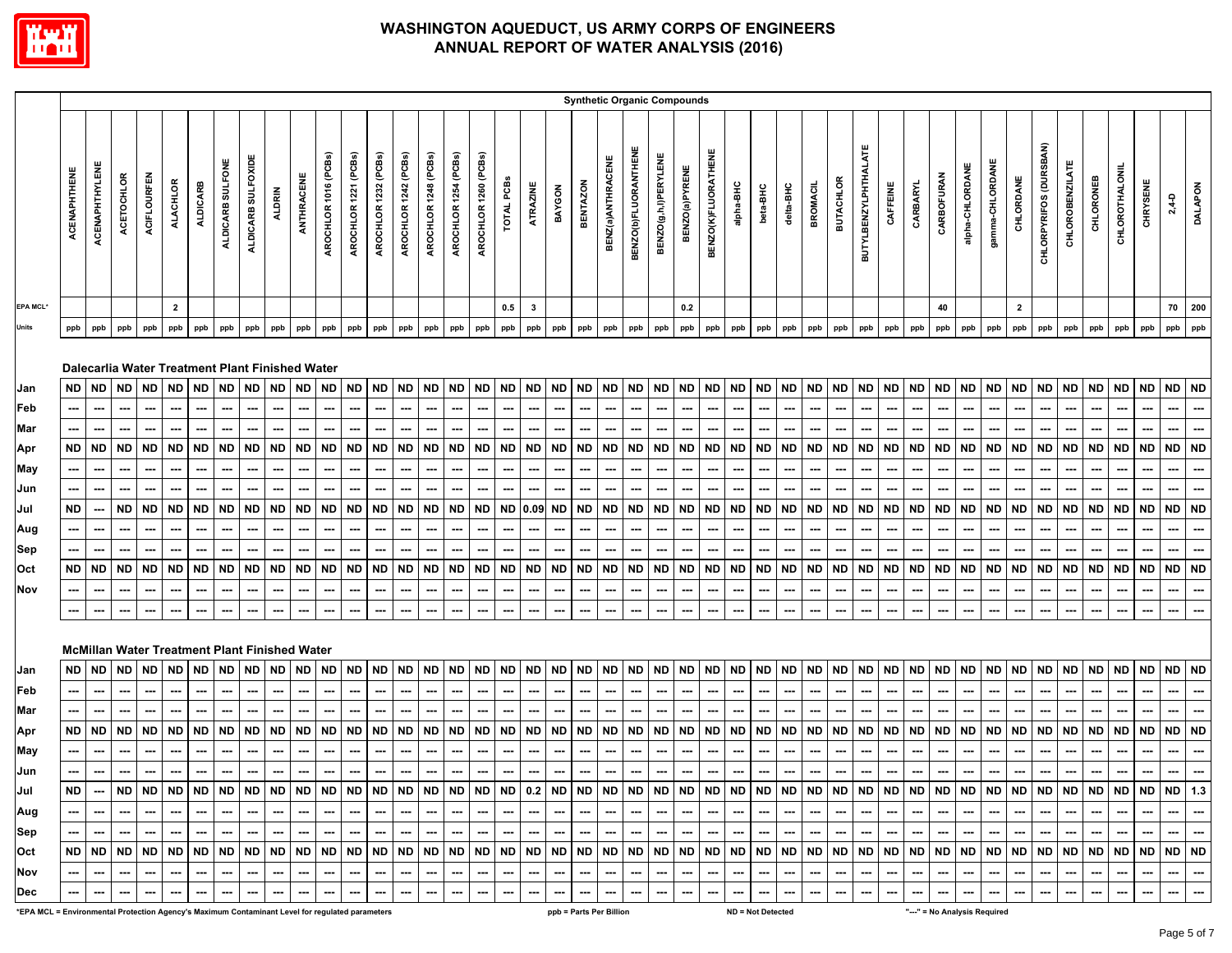

|                                                                                                 |                           |                                               |                                                     |                                                         |                                              |                          |                                                  |                                                         |                       |                                                                                                                                                                      |                                                                |                                                                                     |                                                                              |                                                       |                                           |                                                  |                               |                                                 |                          |                                                                       |                                                  |                                                 |                                              |                               | <b>Synthetic Organic Compounds</b>  |                                                  |                                                         |                                                         |                                                                              |                                                         |                                                                                     |                                          |                          |                                                  |                                                                              |                                  |                                       |                                          |                                                         |                          |                                           |                                     |                                           |                                                  |                                                  |                                 |                          |
|-------------------------------------------------------------------------------------------------|---------------------------|-----------------------------------------------|-----------------------------------------------------|---------------------------------------------------------|----------------------------------------------|--------------------------|--------------------------------------------------|---------------------------------------------------------|-----------------------|----------------------------------------------------------------------------------------------------------------------------------------------------------------------|----------------------------------------------------------------|-------------------------------------------------------------------------------------|------------------------------------------------------------------------------|-------------------------------------------------------|-------------------------------------------|--------------------------------------------------|-------------------------------|-------------------------------------------------|--------------------------|-----------------------------------------------------------------------|--------------------------------------------------|-------------------------------------------------|----------------------------------------------|-------------------------------|-------------------------------------|--------------------------------------------------|---------------------------------------------------------|---------------------------------------------------------|------------------------------------------------------------------------------|---------------------------------------------------------|-------------------------------------------------------------------------------------|------------------------------------------|--------------------------|--------------------------------------------------|------------------------------------------------------------------------------|----------------------------------|---------------------------------------|------------------------------------------|---------------------------------------------------------|--------------------------|-------------------------------------------|-------------------------------------|-------------------------------------------|--------------------------------------------------|--------------------------------------------------|---------------------------------|--------------------------|
|                                                                                                 | 2,4-DB                    | MONO & DIACID DEGRADATE<br>DCPA               | $2,4$ -DDD                                          | $2,4$ '-DDE                                             | $2,4 -$ DDT                                  | 4,4'-DDD                 | 4,4'-DDE                                         | 4,4'-DDT                                                | DIBENZ(a,h)ANTHRACENE | <b>DICAMBA</b>                                                                                                                                                       | 3,5-DICHLOROBENZOIC ACID                                       | <b>DICHLORPROP</b>                                                                  | DICHLORVOS (DDVP)                                                            | <b>DIELDRIN</b>                                       | <b>DIETHYLPHTHALATE</b>                   | di-(2-ETHYLHEXYL)ADIPATE                         | di-(2-ETHYLHEXYL)PHTHALATE    | <b>DIMETHOATE</b>                               | <b>DIMETHYLPHTHALATE</b> | DI-N-BUTYLPHTHALATE                                                   | DI-N-OCTYLPHTHALATE                              | 2,4-DINITROTOLUENE                              | 2,6-DINITROTOLUENE                           | DINOSEB                       | <b>DIQUAT</b>                       | ENDOTHALL                                        | ENDRIN                                                  | ENDRIN ALDEHYDE                                         | EРTC                                                                         | <b>FLUORANTHENE</b>                                     | <b>FLUORENE</b>                                                                     | <b>GLYPHOSATE</b>                        | <b>HEPTACHLOR</b>        | <b>HEPTACHLOR EPOXIDE</b>                        | <b>HEXACHLOROBENZENE</b>                                                     | <b>HEXACHLOROCYCLOPENTADIENE</b> | 3-HYDROXYCARBOFURAN                   | INDENO(1,2,3,c,d)PYRENE                  | <b>ISOPHORONE</b>                                       | LINDANE                  | ENDOSULFAN I (alpha)                      | ENDOSULFAN II (beta)                | ENDOSULFAN SULFATE                        | <b>MALATHION</b>                                 | <b>METHIOCARB</b>                                | <b>METHOMYL</b>                 | <b>METHOXYCHLOR</b>      |
| EPA MCL*                                                                                        |                           |                                               |                                                     |                                                         |                                              |                          |                                                  |                                                         |                       |                                                                                                                                                                      |                                                                |                                                                                     |                                                                              |                                                       |                                           | 400                                              | 6                             |                                                 |                          |                                                                       |                                                  |                                                 |                                              | $\overline{7}$                | 20                                  | 100                                              | $\overline{2}$                                          |                                                         |                                                                              |                                                         |                                                                                     | 700                                      | 0.4                      | 0.2                                              | $\mathbf{1}$                                                                 | 50                               |                                       |                                          |                                                         | 0.2                      |                                           |                                     |                                           |                                                  |                                                  |                                 | 40                       |
| Units                                                                                           | ppb                       | ppb                                           | ppb                                                 | ppb                                                     | ppb                                          | ppb                      | ppb                                              | ppb                                                     | ppb                   | ppb                                                                                                                                                                  | ppb                                                            | ppb                                                                                 | ppb                                                                          | ppb                                                   | ppb                                       | ppb                                              | ppb                           | ppb                                             | ppb                      | ppb                                                                   | ppb                                              | ppb                                             | ppb                                          | ppb                           | ppb                                 | ppb                                              | ppb                                                     | ppb                                                     | ppb                                                                          | ppb                                                     | ppb                                                                                 | ppb                                      | ppb                      | ppb                                              | ppb                                                                          | ppb                              | ppb                                   | ppb                                      | ppb                                                     | ppb                      | ppb                                       | ppb                                 | ppb                                       | ppb                                              | ppb                                              | ppb                             | ppb                      |
| Jan<br>Feb<br>Mar<br>Apr<br>May<br>Jun<br>Jul<br>Aug<br>Sep<br>Oct<br>Nov                       | ND  <br>ND  <br>ND<br>--- | ND ND<br>---<br>---<br><b>ND</b><br>ND<br>--- | ND<br>---<br>ND ND<br><b>ND</b><br><b>ND</b><br>--- | <b>ND</b><br>---<br><b>ND</b><br>ND<br><b>ND</b><br>--- | ND ND<br><b>ND</b><br><b>ND</b><br><b>ND</b> | ND.<br>ND<br><b>ND</b>   | <b>ND</b><br><b>ND</b><br><b>ND</b><br><b>ND</b> | <b>ND</b><br><b>ND</b><br><b>ND</b><br><b>ND</b><br>--- | <b>ND</b><br>---      | Dalecarlia Water Treatment Plant Finished Water<br>ND ND<br>ND ND<br>ND ND<br>---<br><b>ND</b><br>---<br>---<br><b>McMillan Water Treatment Plant Finished Water</b> | <b>ND</b><br><b>ND</b><br><b>ND</b><br><b>ND</b><br>---<br>--- | <b>ND</b><br><b>ND</b><br>---<br><b>ND</b><br>---<br>---<br><b>ND</b><br>---<br>--- | <b>ND</b><br>---<br><b>ND</b><br><b>ND</b><br>---<br><b>ND</b><br>---<br>--- | <b>ND</b><br><b>ND</b><br><b>ND</b><br><b>ND</b><br>⊷ | <b>ND</b><br><b>ND</b><br>ND<br><b>ND</b> | <b>ND</b><br><b>ND</b><br><b>ND</b><br><b>ND</b> | <b>ND</b><br><b>ND</b><br>--- | <b>ND</b><br>ND ND<br>ND ND<br><b>ND</b><br>--- | ND  <br>ND  <br>…        | ND ND<br>⊷<br>⊷<br>ND ND<br><b>ND</b><br>⊷<br>---<br><b>ND</b><br>--- | ND<br><b>ND</b><br><b>ND</b><br><b>ND</b><br>--- | <b>ND</b><br>--<br><b>ND</b><br>ND<br><b>ND</b> | ND ND<br>ND<br><b>ND</b><br><b>ND</b><br>--- | <b>ND</b><br>ND.<br><b>ND</b> | <b>ND</b><br>ND.<br>ND<br><b>ND</b> | <b>ND</b><br><b>ND</b><br><b>ND</b><br><b>ND</b> | <b>ND</b><br><b>ND</b><br><b>ND</b><br><b>ND</b><br>--- | <b>ND</b><br><b>ND</b><br><b>ND</b><br><b>ND</b><br>--- | <b>ND</b><br>---<br><b>ND</b><br>---<br>ND<br>---<br><b>ND</b><br>---<br>--- | <b>ND</b><br><b>ND</b><br><b>ND</b><br><b>ND</b><br>--- | <b>ND</b><br>---<br><b>ND</b><br><b>ND</b><br>---<br>---<br><b>ND</b><br>---<br>--- | ND ND<br><b>ND</b><br>ND ND<br><b>ND</b> | <b>ND</b><br><b>ND</b>   | <b>ND</b><br><b>ND</b><br><b>ND</b><br><b>ND</b> | <b>ND</b><br>---<br><b>ND</b><br><b>ND</b><br>---<br>---<br><b>ND</b><br>--- | ND ND<br>---                     | ND ND<br>ND ND<br>---<br>ND ND<br>--- | <b>ND</b><br>ND<br>ND.<br><b>ND</b><br>⊷ | <b>ND</b><br>---<br><b>ND</b><br><b>ND</b><br><b>ND</b> | ND  <br>ND  <br>ND<br>ND | <b>ND</b><br><b>ND</b><br>ND<br><b>ND</b> | <b>ND</b><br>ND.<br>ND<br><b>ND</b> | <b>ND</b><br><b>ND</b><br>ND<br><b>ND</b> | <b>ND</b><br><b>ND</b><br><b>ND</b><br><b>ND</b> | <b>ND</b><br><b>ND</b><br><b>ND</b><br><b>ND</b> | ND ND<br>ND ND<br>ND  <br>ND ND | <b>ND</b>                |
| Jan                                                                                             | ND I                      | <b>ND</b>                                     | <b>ND</b>                                           | <b>ND</b>                                               | <b>ND</b>                                    | ND                       | <b>ND</b>                                        | <b>ND</b>                                               |                       | ND ND                                                                                                                                                                | <b>ND</b>                                                      | <b>ND</b>                                                                           | <b>ND</b>                                                                    | <b>ND</b>                                             | <b>ND</b>                                 | <b>ND</b>                                        | <b>ND</b>                     | <b>ND</b>                                       | ND                       | <b>ND</b>                                                             | <b>ND</b>                                        | <b>ND</b>                                       | ND ND                                        |                               | ND                                  | <b>ND</b>                                        | <b>ND</b>                                               | <b>ND</b>                                               | <b>ND</b>                                                                    | <b>ND</b>                                               | <b>ND</b>                                                                           | <b>ND</b>                                | <b>ND</b>                | <b>ND</b>                                        | <b>ND</b>                                                                    | ND ND                            |                                       | <b>ND</b>                                | <b>ND</b>                                               | ND                       | <b>ND</b>                                 | <b>ND</b>                           | <b>ND</b>                                 | <b>ND</b>                                        | <b>ND</b>                                        | ND ND                           |                          |
| Feb                                                                                             |                           |                                               | ---                                                 |                                                         |                                              |                          |                                                  |                                                         |                       |                                                                                                                                                                      |                                                                |                                                                                     |                                                                              |                                                       |                                           |                                                  |                               |                                                 |                          |                                                                       |                                                  |                                                 |                                              |                               |                                     |                                                  |                                                         |                                                         |                                                                              |                                                         | ---                                                                                 |                                          |                          |                                                  |                                                                              |                                  |                                       |                                          |                                                         |                          |                                           |                                     |                                           |                                                  |                                                  |                                 |                          |
| Mar                                                                                             |                           |                                               |                                                     |                                                         |                                              |                          |                                                  |                                                         |                       |                                                                                                                                                                      |                                                                |                                                                                     |                                                                              |                                                       |                                           |                                                  |                               |                                                 |                          |                                                                       |                                                  |                                                 |                                              |                               |                                     |                                                  |                                                         |                                                         |                                                                              |                                                         |                                                                                     |                                          |                          |                                                  |                                                                              |                                  |                                       |                                          |                                                         |                          |                                           |                                     |                                           |                                                  |                                                  |                                 |                          |
| Apr                                                                                             |                           | ND ND ND                                      |                                                     | <b>ND</b>                                               | ND                                           | ND                       | <b>ND</b>                                        | <b>ND</b>                                               |                       | ND ND                                                                                                                                                                | <b>ND</b>                                                      | <b>ND</b>                                                                           | <b>ND</b>                                                                    | <b>ND</b>                                             | ND ND                                     |                                                  |                               | ND ND                                           |                          | ND ND                                                                 | ND                                               | <b>ND</b>                                       | ND ND                                        |                               | <b>ND</b>                           | <b>ND</b>                                        | <b>ND</b>                                               | <b>ND</b>                                               | <b>ND</b>                                                                    | <b>ND</b>                                               | <b>ND</b>                                                                           | ND ND                                    |                          | <b>ND</b>                                        | <b>ND</b>                                                                    |                                  | ND ND ND                              |                                          | <b>ND</b>                                               | <b>ND</b>                | <b>ND</b>                                 | ND                                  | <b>ND</b>                                 | <b>ND</b>                                        | <b>ND</b>                                        | ND ND                           |                          |
| <b>May</b>                                                                                      |                           | ---                                           | ---                                                 |                                                         |                                              |                          |                                                  |                                                         |                       | ---                                                                                                                                                                  | ---                                                            | ---                                                                                 |                                                                              | ---                                                   |                                           | ---                                              | ---                           |                                                 | ⊷                        | ⊷                                                                     | ---                                              |                                                 | ---                                          |                               |                                     |                                                  |                                                         |                                                         | ---                                                                          |                                                         | ---                                                                                 |                                          |                          | ---                                              | ---                                                                          | ---                              | ---                                   | ⊷                                        |                                                         |                          |                                           |                                     |                                           |                                                  |                                                  |                                 |                          |
| Jun                                                                                             |                           |                                               | ---                                                 |                                                         |                                              |                          |                                                  |                                                         |                       |                                                                                                                                                                      | ---                                                            |                                                                                     | ---                                                                          |                                                       |                                           |                                                  | ---                           |                                                 |                          | ---                                                                   |                                                  |                                                 |                                              |                               |                                     |                                                  |                                                         |                                                         |                                                                              | ---                                                     |                                                                                     |                                          |                          |                                                  | ---                                                                          |                                  |                                       |                                          |                                                         |                          |                                           |                                     |                                           |                                                  |                                                  |                                 |                          |
| Jul                                                                                             |                           | $\sim$                                        | $\sim$                                              | $---$                                                   | $\overline{\phantom{a}}$                     | $---$                    | $---$                                            | $\hspace{0.05cm} \ldots$                                | $\sim$ $\sim$         | $\sim$                                                                                                                                                               | $\sim$                                                         | $\sim$                                                                              | $\overline{\phantom{a}}$                                                     | $\hspace{0.05cm} \cdots$                              | $\cdots$                                  | $\hspace{0.05cm} \ldots$                         | $\sim$                        | $\hspace{0.05cm} \cdots$                        | $\hspace{0.05cm} \cdots$ | $\sim$                                                                | $\sim$                                           | $\cdots$                                        | $\cdots$                                     | $\sim$                        | $\sim$                              | $\cdots$                                         | $\sim$                                                  | $\sim$                                                  | $\overline{\phantom{a}}$                                                     | $\sim$                                                  | $\cdots$                                                                            | $\overline{\phantom{a}}$                 | $\overline{\phantom{a}}$ | $\sim$                                           | $\sim$                                                                       | $\sim$                           | $\sim$ $\sim$                         | $\sim$ $\sim$                            | $\cdots$                                                | $\sim$                   | $\overline{\phantom{a}}$                  | ---                                 | $\hspace{0.05cm} \ldots$                  | $\cdots$                                         | $\sim$                                           | $\sim$                          | $\sim$                   |
| Aug<br>Sep                                                                                      |                           | $\sim$                                        | --- I                                               | $\sim$                                                  | ---                                          | ---                      | $---$                                            | $\sim$                                                  |                       | $\overline{\phantom{a}}$                                                                                                                                             |                                                                | $\hspace{0.05cm} \ldots$                                                            | $\overline{\phantom{a}}$                                                     |                                                       |                                           | $\overline{\phantom{a}}$                         | $\sim$                        | $\overline{\phantom{a}}$                        | --- I                    | $\sim$                                                                | $-1$                                             | $\overline{\phantom{a}}$                        | $\sim$                                       |                               | $\overline{\phantom{a}}$            | $\hspace{0.05cm} \ldots$                         | $\sim$                                                  | $\sim$                                                  | $\sim$                                                                       | $\overline{\phantom{a}}$                                | $\overline{\phantom{a}}$                                                            |                                          |                          | $\overline{\phantom{a}}$                         |                                                                              |                                  |                                       | $\sim$                                   | $\overline{\phantom{a}}$                                | $-$                      | ---                                       |                                     |                                           | $\sim$                                           |                                                  | $\overline{\phantom{a}}$        | $\overline{\phantom{a}}$ |
| Oct                                                                                             |                           |                                               |                                                     |                                                         |                                              |                          |                                                  |                                                         |                       |                                                                                                                                                                      |                                                                |                                                                                     |                                                                              |                                                       |                                           |                                                  |                               |                                                 |                          |                                                                       |                                                  |                                                 |                                              |                               |                                     |                                                  |                                                         |                                                         |                                                                              |                                                         |                                                                                     |                                          |                          |                                                  |                                                                              |                                  |                                       |                                          |                                                         |                          |                                           |                                     |                                           |                                                  |                                                  |                                 |                          |
| Nov                                                                                             |                           | $\hspace{0.05cm} \ldots$                      | ---                                                 | $\hspace{0.05cm} \ldots$                                |                                              | $\hspace{0.05cm} \ldots$ | ---                                              | $\overline{\phantom{a}}$                                | ---                   | ---                                                                                                                                                                  | ---                                                            | $\overline{a}$                                                                      | ---                                                                          | ---                                                   | ---                                       | ---                                              | ---                           | ---                                             | ---                      | ---                                                                   | ---                                              | ---                                             | ---                                          |                               | ---                                 | ---                                              | $\hspace{0.05cm} \cdots$                                | ---                                                     | $\sim$                                                                       |                                                         | ---                                                                                 | ---                                      | ---                      | ---                                              | $\hspace{0.05cm} \cdots$                                                     | $\hspace{0.05cm} \ldots$         | ---                                   | ---                                      | ---                                                     | $\sim$ $\sim$            |                                           | ---                                 |                                           | ---                                              |                                                  | ---                             | $\overline{\phantom{a}}$ |
| Dec                                                                                             |                           | ---                                           |                                                     |                                                         |                                              |                          |                                                  |                                                         |                       |                                                                                                                                                                      |                                                                |                                                                                     | ---                                                                          | ---                                                   | ---                                       | ---                                              | ---                           | ---                                             | ---                      | ---                                                                   | $\hspace{0.05cm} \ldots$                         | ---                                             |                                              |                               |                                     | ---                                              | ---                                                     | ---                                                     | ---                                                                          | ---                                                     | ---                                                                                 | ---                                      | ---                      | ---                                              | $\hspace{0.05cm} \cdots$                                                     | $\hspace{0.05cm} \cdots$         | ---                                   | ---                                      | ---                                                     | ---                      | ---                                       |                                     |                                           | ---                                              | $\overline{\phantom{a}}$                         | $\hspace{0.05cm} \ldots$        | $\cdots$                 |
| *EPA MCL = Environmental Protection Agency's Maximum Contaminant Level for regulated parameters |                           |                                               |                                                     |                                                         |                                              |                          |                                                  |                                                         |                       |                                                                                                                                                                      |                                                                |                                                                                     |                                                                              |                                                       |                                           |                                                  |                               |                                                 |                          |                                                                       | ppb = Parts Per Billion                          |                                                 |                                              |                               |                                     |                                                  |                                                         | ND = Not Detected                                       |                                                                              |                                                         |                                                                                     |                                          |                          |                                                  | "---" = No Analysis Required                                                 |                                  |                                       |                                          |                                                         |                          |                                           |                                     |                                           |                                                  |                                                  |                                 |                          |